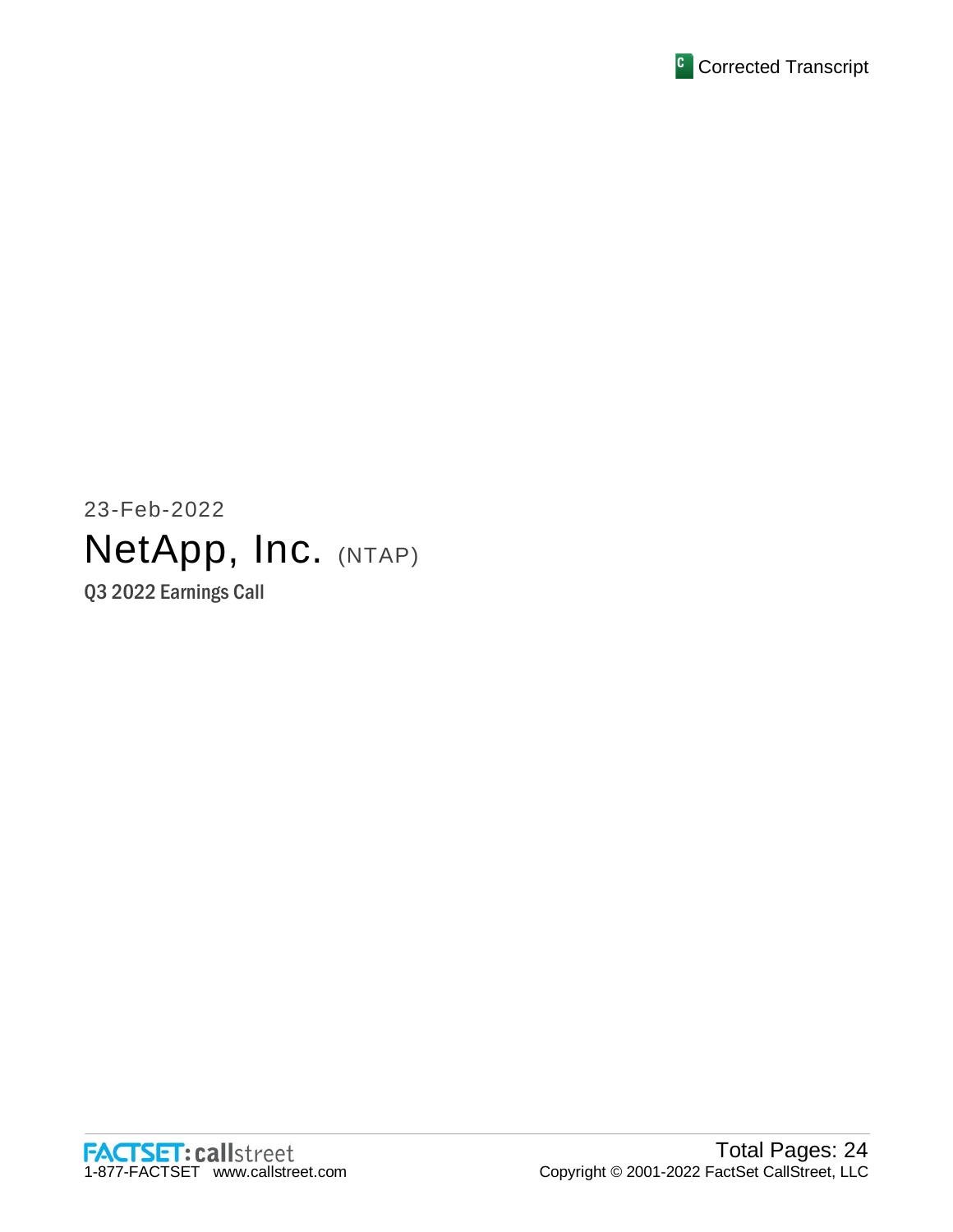# **CORPORATE PARTICIPANTS**

Kris Newton Vice President-Investor Relations, NetApp, Inc.

George Kurian Chief Executive Officer & Director, NetApp, Inc. Michael J. Berry Chief Financial Officer & Executive Vice President, NetApp, Inc.

# **OTHER PARTICIPANTS**

Karl Ackerman Analyst, Cowen and Company, LLC

Meta A. Marshall Analyst, Morgan Stanley & Co. LLC

Mehdi Hosseini Analyst, Susquehanna Financial Group LLLP

Wamsi Mohan Analyst, Bank of America Merrill Lynch

Aaron Rakers Analyst, Wells Fargo Securities LLC

Samik Chatterjee Analyst, JPMorgan Securities LLC

Simon Leopold Analyst, Raymond James & Associates, Inc.

Rod Hall Analyst, Goldman Sachs & Co. LLC Steven B. Fox Analyst, Fox Advisors LLC

.....................................................................................................................................................................................................................................................................

Jason Ader Analyst, William Blair & Co. LLC

Nikolay Todorov Analyst, Longbow Research LLC

Shannon Cross Analyst, Cross Research

Jim Suva Analyst, Citigroup Global Markets, Inc.

Ananda Baruah Analyst, Loop Capital Markets LLC

Amit Daryanani Analyst, Evercore Group LLC

Louis Miscioscia Analyst, Daiwa Capital Markets America, Inc.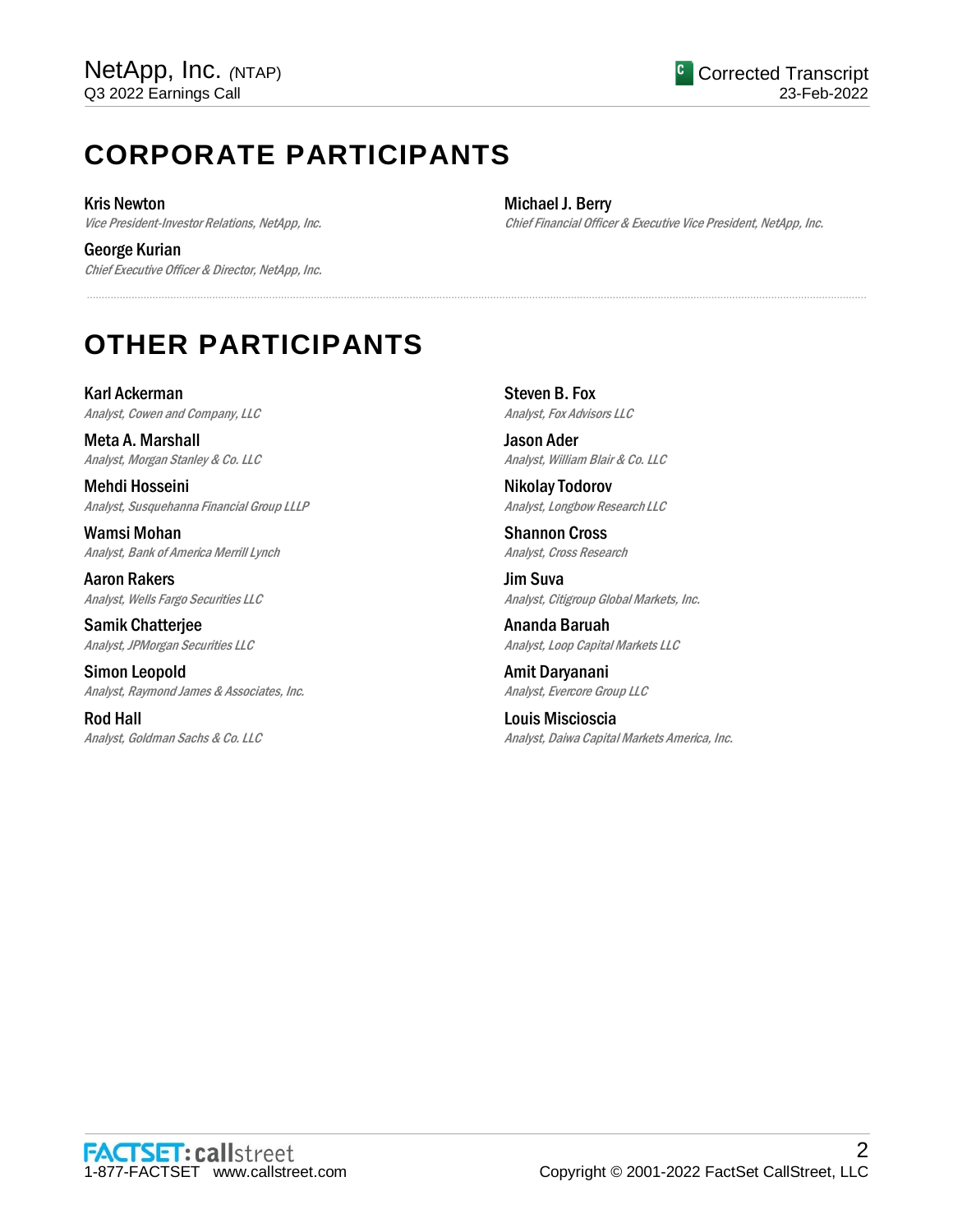# **MANAGEMENT DISCUSSION SECTION**

**Operator**: Good afternoon, ladies and gentlemen. Welcome to the NetApp Third Quarter Fiscal Year 2022 Earnings Call. At this time, all participants are in a listen-only mode. Later, we will conduct a question-and-answer session and instructions will be given at that time.

.....................................................................................................................................................................................................................................................................

I would now like to turn the call over to Kris Newton, Vice President, Investor Relations.

# Kris Newton

Vice President-Investor Relations, NetApp, Inc.

Thank you for joining us. With me today are our CEO, George Kurian; and CFO, Mike Berry. This call is being webcast live and will be available for replay on our website at netapp.com.

During today's call, we will make forward-looking statements and projections with respect to our financial outlook and future prospects, such as our guidance for fourth quarter and fiscal year 2022, our expectations regarding future revenue, profitability and shareholder returns, the value we bring to customers, our ability to drive continued growth in both our hybrid cloud and public cloud segments, and our ability to manage through the current supply chain environment, all of which involve risk and uncertainty.

We disclaim any obligation to update our forward-looking statements and projections. Actual results may differ materially for a variety of reasons, including macroeconomic and market conditions, such as the continuing impact and uneven recovery of the COVID-19 pandemic, including the resulting supply chain disruptions; and the IT capital spending environment; as well as our ability to gain share in the storage market, grow our cloud business and generate greater cash flow.

Please also refer to the documents we file from time to time with the SEC and available on our website, specifically our most recent Forms 10-Q and 10-K including in the Management's Discussion and Analysis of Financial Condition and Results of Operations and Risk Factors section. During the call, all financial measures presented will be non-GAAP unless otherwise indicated. Reconciliations of GAAP to non-GAAP estimates are posted on our website.

.....................................................................................................................................................................................................................................................................

I'll now turn the call over to George.

# George Kurian

Chief Executive Officer & Director, NetApp, Inc.

Thanks, Kris. Good afternoon, and welcome, everyone, to our Q3 FY 2022 earnings call.

We delivered another outstanding quarter, building on the momentum we've had in recent periods. Demand for our solutions is strong and powered by the alignment of our differentiated technology portfolio with customer priorities. In Q3, our focused execution delivered double-digit revenue growth led by the impressive performance of our Public Cloud services and all-flash array businesses; record high gross margin dollars, operating income and earnings per share. NetApp plays a critical role in helping customers achieve their business and cloud transformation goals.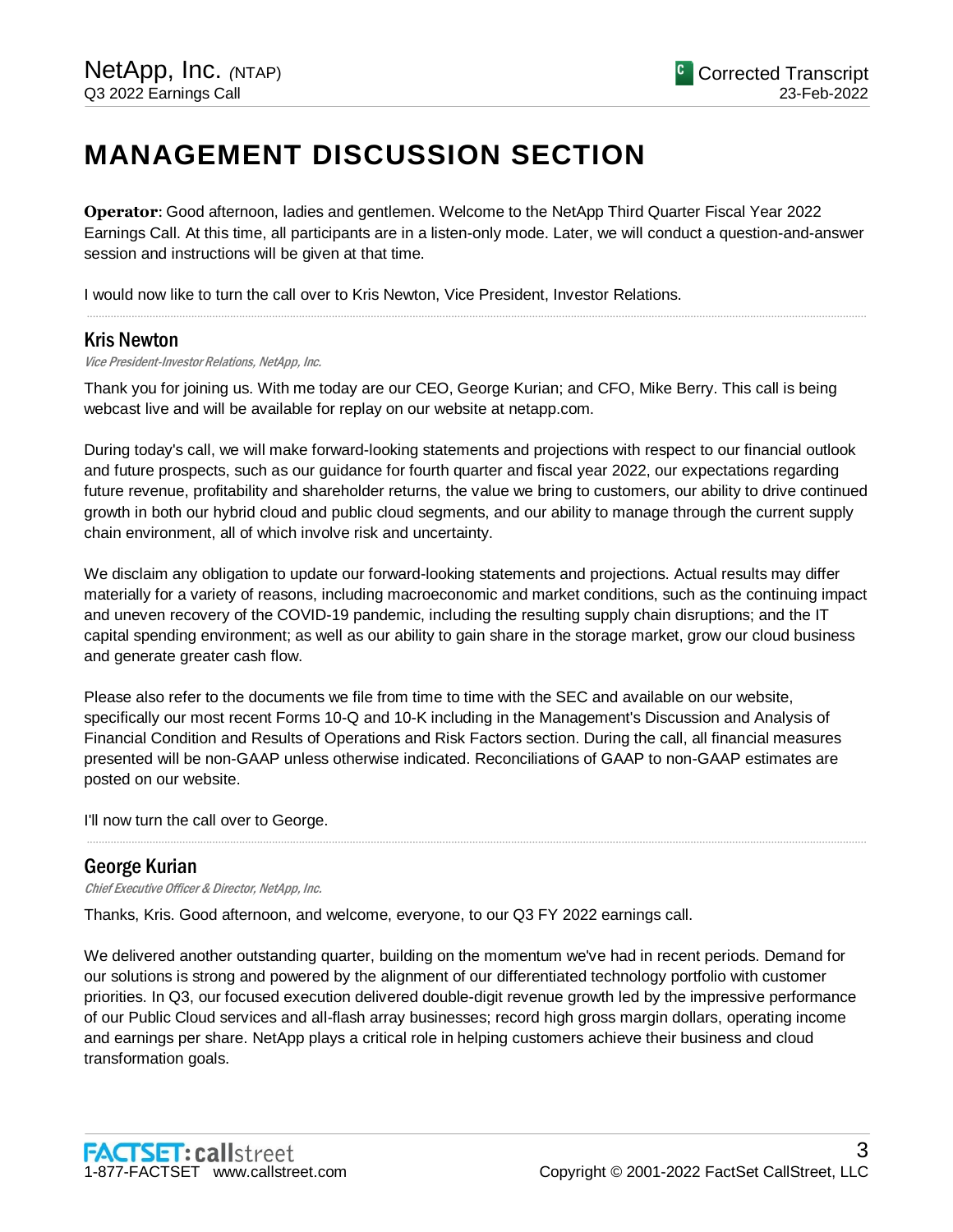I am pleased that our differentiation here continues to receive third-party validation by industry leaders, independent analysts and existing and new customers. We were recognized by Amazon Web Services for our achievements as an AWS Partner. NetApp was named the 2021 AWS Independent Software Vendor Design Partner of the Year – US for the jointly-engineered and natively-integrated Amazon FSx for NetApp ONTAP service.

Additionally, GigaOm called out NetApp as the only vendor with a multi-cloud strategy and execution that translates to a continuous data management plane across clouds and locations, a comprehensive enterprisegrade feature set and flexible deployment options. We were listed as a leader in three GigaOm Radar Reports, Cloud File Systems, Primary Storage for Large Enterprises, and Enterprise Scale-Out File Systems. Not only are we a leader in each category, we are the only vendor to lead in all three. This recognition spotlights the value we bring to our customers on their cloud and digital transformation journeys.

Customers are also endorsing our value, creating strong demand for solutions in both our Hybrid Cloud and Public Cloud segments. Growth in our Hybrid Cloud segment was driven by continued strength in object storage and all-flash arrays. Our all-flash array business hit another milestone in Q3, with a record high annualized run rate of \$3.2 billion, an increase of 23% year-over-year.

All-flash array penetration of our installed base ticked up another point to 31% of installed base systems, giving us substantial headroom to continue to help existing and new customers modernize their storage environments with cloud-connected flash arrays. We further enhanced our position with the introduction of the AFF A900, which delivers unified support for file, block, and object protocols, built-in data protection with cutting-edge antiransomware capabilities, and the high performance and resiliency required to support the most critical business workloads.

Public Cloud ARR grew to \$469 million, an increase of 98% year-over-year, including the benefit from the CloudCheckr acquisition which closed early in Q3. Public Cloud dollar-based net revenue retention rate remains healthy at 169%, as customers increased their usage of our Public Cloud services and adopt new products. The expanded market reach from our cloud partners and the broadening participation of our field sales organization has delivered outstanding performance in our Public Cloud segment this year, which puts us well ahead of our plan to achieve \$1 billion in ARR in fiscal year 2025.

We, uniquely, have fully integrated services with all the major public cloud providers. I am pleased with the level of engagement from our cloud partners and with the performance of our cloud storage services. Azure NetApp Files again grew ahead of plan; Cloud Volumes Service for Google Cloud is ramping nicely; and while still very early days, we are seeing lots of proofs of concept and activity with AWS, FSx for NetApp ONTAP.

Our differentiated CloudOps Portfolio for multi-cloud infrastructure management is also growing well, led by Spot and Cloud insight. It is expanding our addressable market, and opening opportunities with new buyers at existing customers and with new customers, as we help them reduce the cost and complexity of managing their rapidly growing cloud environments.

We are delivering innovation at cloud speed and enhancing our solutions to address the needs of cloud natives and born-in-the-cloud applications. We've made Cloud Backup Kubernetes aware and broadened Spot Ocean with automated cloud infrastructure and application management for Apache Spark and Ocean CD, enabling faster deployment of Kubernetes applications with end-to-end visibility and management.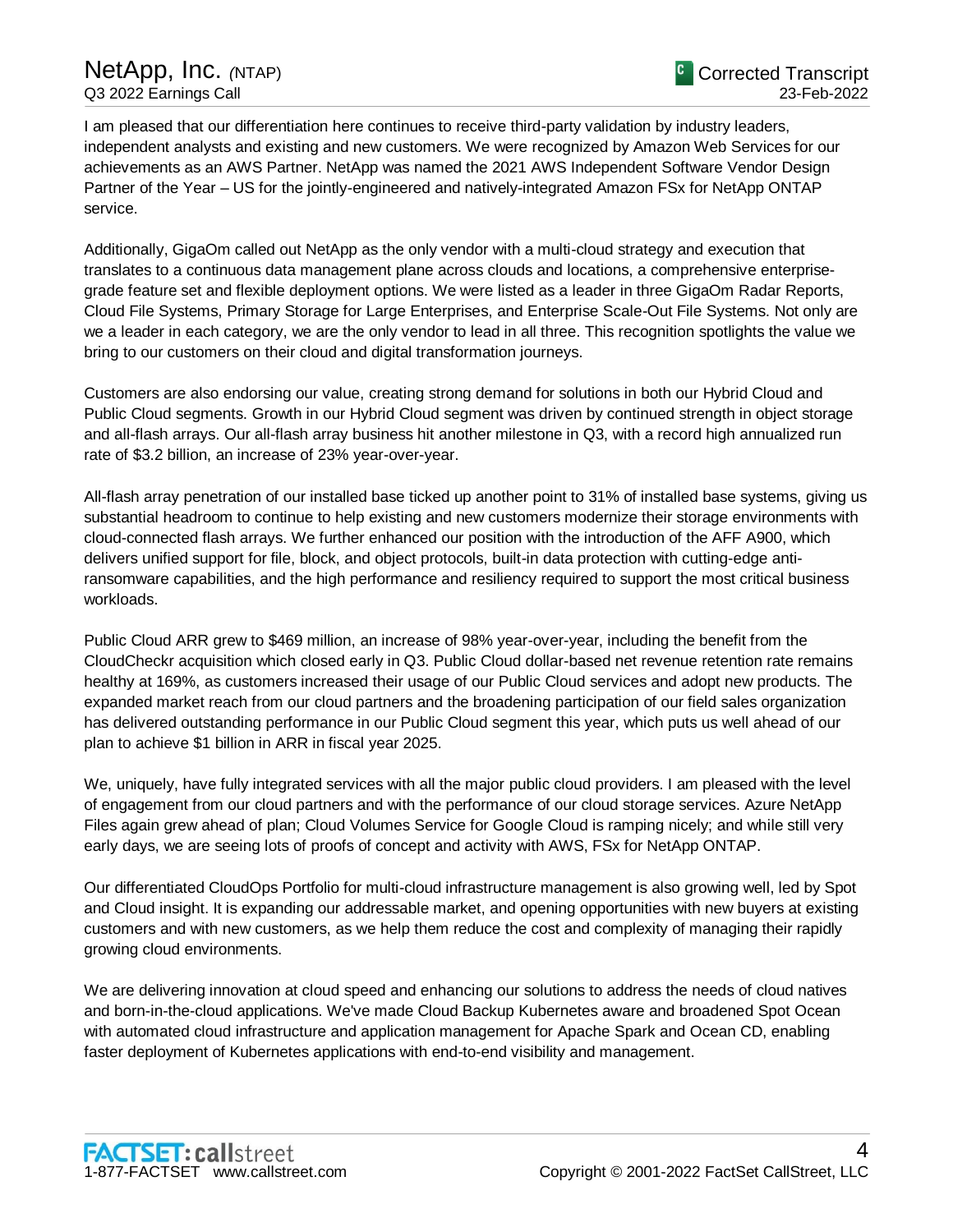As I mentioned earlier, we closed the CloudCheckr acquisition early in Q3. CloudCheckr complements the FinOps capabilities of Spot with the multi-cloud reports, analytics and governance needed to plan, manage and optimize cloud costs to ensure organizations get the most out of their cloud investment.

We continue the rapid pace of organic and inorganic innovation with today's announcement of the acquisition of Fylamynt. Fylamynt extends our leadership in cloud operations. Adding Fylamynt's cloud automation technology to the Spot platform will make it easy for customers to integrate Spot solutions with their existing tools, processes and infrastructure code. This will accelerate their ability to take advantage of Spot's suite of capabilities for understanding and optimizing their cloud infrastructure. I'm excited to welcome the Fylamynt team to NetApp.

As I've said many times, our strategy to help customers deal with the challenges of managing data and applications in hybrid multi-cloud environments is helping us expand our business by winning new customers and displacing the competition.

A global third-party logistics company chose FSx for NetApp ONTAP to host data migrated from Nutanix systems in its data centers. They chose NetApp-based cloud services for our resiliency, cost efficiency and multi-protocol support. This win marks a new logo for us and has already created additional opportunity for Cloud Manager and Cloud Insights.

Another new customer win came from a multinational energy infrastructure company, who chose Cloud Volumes ONTAP in Azure to migrate workloads away from on-premises Dell systems. They are now considering replacing expired Dell systems with on-premises NetApp systems to make it easier to move data across environments in the future.

We had a first-time win at an international government agency with Spot Eco to optimize its multimillion-dollar cloud spend. This win becomes a lighthouse reference account for us which we can leverage to reach into other related agencies.

In summary, our strong Q3 results underscore our unique position in solving organization's most significant challenges in both cloud-native and traditional applications, on-premises and in hybrid multi-cloud environments.

First, we help customers simplify and modernize existing data centers and deploy traditional applications quickly and confidently. Second, we help customers adopt modern application architectures like Kubernetes and microservices for new workloads and deploy data-rich applications like machine and deep learning. And third, we help customers optimize cost, performance, availability and security for applications and associated infrastructure across multiple clouds.

The complexities created by rapid data growth, multi-cloud management and the adoption of next-gen technologies creates a sizable opportunity for us. With focused execution, I am confident in our ability to capture that opportunity and deliver continued growth.

We're holding an Investor Day on March 22, where we'll talk more about our growth opportunity and our plans to drive shareholder value. You can register at investors.netapp.com. If you have any questions, please reach out to the IR team.

Before I turn the call over to Mike to walk you through the numbers, I want to take a moment to welcome Harv Bhela to NetApp as our Chief Product Officer. Harv brings with him more than 25 years of experience building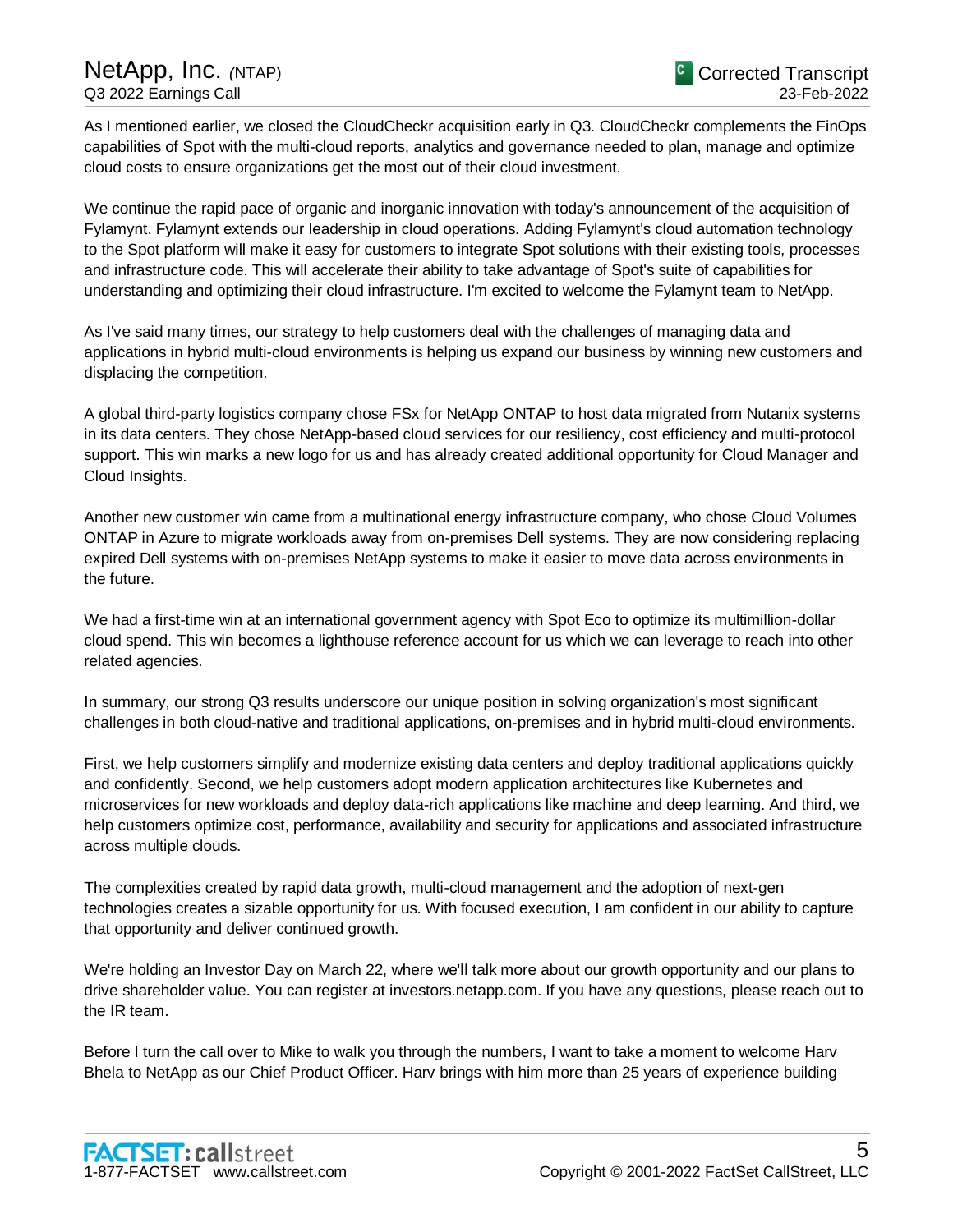industry-defining software categories and cloud services. I also want to thank Brad Anderson for his leadership and wish him well in his retirement.

.....................................................................................................................................................................................................................................................................

With that, I'll hand it over to Mike.

# Michael J. Berry

Chief Financial Officer & Executive Vice President, NetApp, Inc.

Thank you, George. Good afternoon, everyone, and thank you for joining us. As a reminder, I'll be referring to non-GAAP numbers unless otherwise noted.

Before we go through the financial details, I think it would be valuable to walk you through the key themes for today's discussion. Number one, Q3 was another strong quarter, with all-time company highs in gross profit dollars, operating income and EPS as our business model continues to show significant operating leverage as we grow our operating profitability and margins.

Number two, our cloud business had another outstanding quarter. We clearly are solidly ahead of our original plan to hit our \$1 billion ARR target in fiscal 2025. Number three, we are prioritizing meeting as much customer demand as possible as we navigate near-term component shortages and expect revenue to continue to be constrained in Q4. And number four, we are increasing our full-year guidance for revenue, EPS and Public Cloud ARR, driven by the outperformance in Q3 and a very healthy demand backdrop for Q4.

Now to the details. In fiscal Q3, we delivered strong revenue, gross margin and operating leverage across the entire business. Outstanding execution by the NetApp team yielded Q3 billings of \$1.76 billion, up 10% year-overyear. Revenue came in at \$1.61 billion, also up 10% year-over-year. Our solid Q3 results were driven by continued strong demand across both our Hybrid Cloud and Public Cloud segments.

Hybrid Cloud segment revenue of \$1.5 billion was up 6% year-over-year. Within Hybrid Cloud, we delivered product revenue growth for the fourth consecutive quarter and expect this momentum to continue into Q4 and throughout fiscal 2023. Product revenue of \$846 million increased 9% year-over-year. Consistent with the trends we've seen over the last two quarters, software product revenue of \$507 million increased 18% year-over-year, driven by the ongoing mix shift towards our all-flash portfolio. Total Q3 recurring support revenue of \$586 million increased 3% year-over-year.

As George highlighted, our all-flash revenue run rate, which includes both product and support revenue, eclipsed \$3.2 billion for the first time in the company's history, and was up 23% year-over-year.

Public Cloud ARR exited Q3 at \$469 million, up 98% year-over-year and 21% sequentially driven by strong growth in Azure NetApp Files, Spot and Cloud Insights, with CloudCheckr contributing \$35 million in ARR. Organic Public Cloud ARR, excluding CloudCheckr was \$434 million in Q3, up 83% year-over-year. Public Cloud revenue recognized in the quarter was \$110 million, up 100% year-over-year and 26% sequentially. The growing scale of our Public Cloud portfolio continues to positively impact the overall growth profile of NetApp, delivering 4 of the 10 points in revenue growth.

Recurring Support and Public Cloud revenue of \$696 million was up 11% year-over-year, constituting 43% of total revenue. When combined, software product revenue, recurring Support and Public Cloud revenue totaled \$1.2 billion, another company high, and increased 14% year-over-year, representing 75% of total revenue, up from 72% in Q3 2021. We ended Q3 with \$4 billion in deferred revenue, an increase of 4% year-over-year. Q3 marks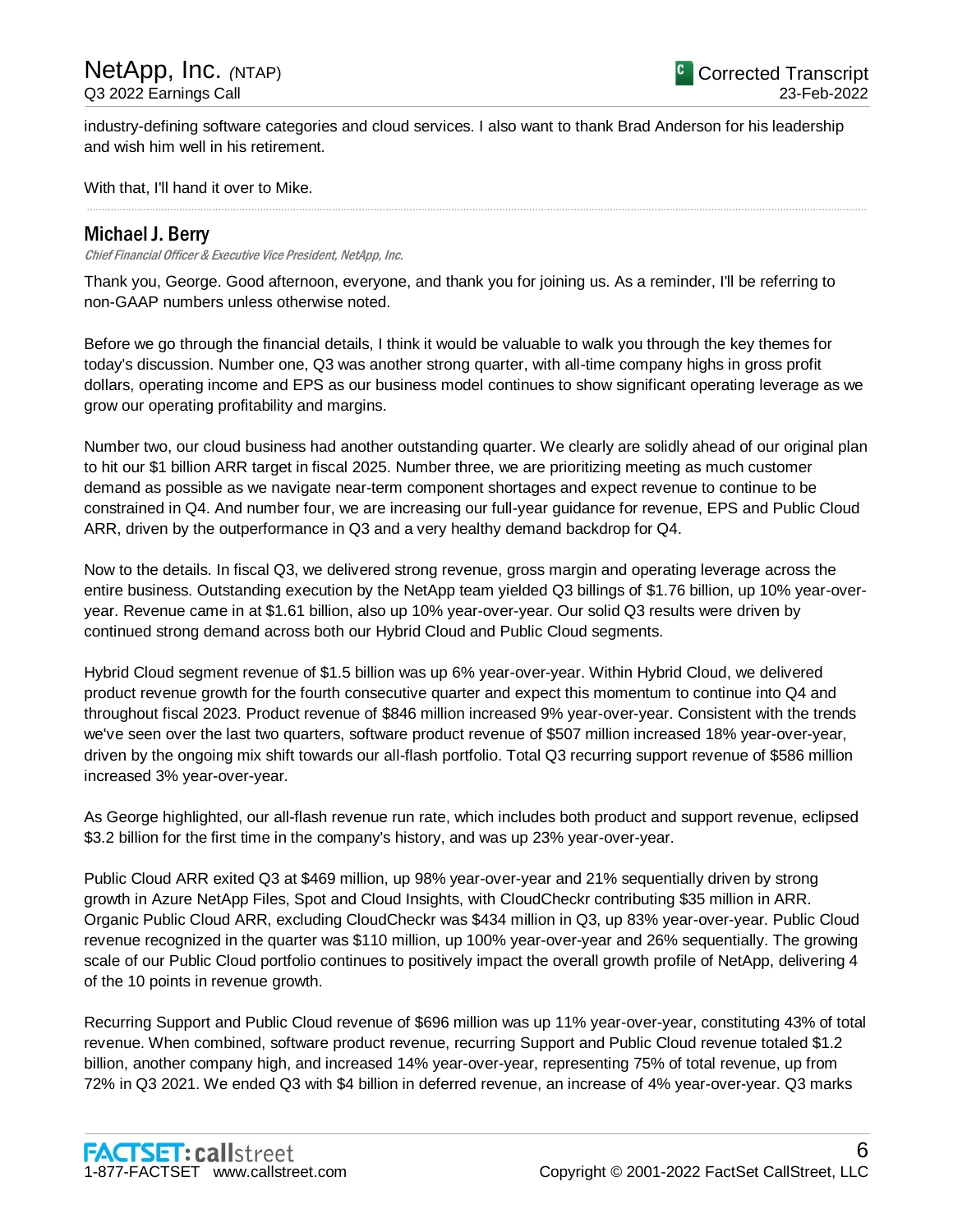the 16th consecutive quarter of year-over-year deferred revenue growth, which is the best leading indicator for continued recurring revenue growth.

Total gross margin was 67%, reflecting the value of our software and Public Cloud portfolio. Total Hybrid Cloud gross margin was also 67% in Q3. Within our Hybrid Cloud segment, product gross margin was 52%, while our growing recurring support business continues to be very profitable, with gross margin of 92%.

Public Cloud gross margin of 71% was accretive to the overall corporate average. As we highlighted last quarter, we expect Public Cloud gross margins to continue to trend towards our long-term goal of 75% to 80%, as an increasing percentage of our Public Cloud business will be built on software solutions. The introduction of FSx for ONTAP with AWS, and the addition of CloudCheckr to the Spot portfolio, both of which are software offerings, support our long-term margin goal.

Q3 highlighted the tremendous leverage in our operating model, with operating margin of 25%, an all-time company high. EPS of \$1.44 was up 31% year-over-year and also represented a new quarterly record for the company. Cash flow from operations was \$260 million and free cash flow was \$199 million. During Q3, we repurchased \$125 million in stock and paid out \$111 million in cash dividends. In total, we returned \$236 million to shareholders, representing 119% of free cash flow. We closed Q3 with \$4.2 billion in cash and short-term investments.

As many companies have highlighted during this earnings season, the dynamic supply chain situation continues to cause disruptions across the technology ecosystem. These headwinds were further exacerbated by Omicron. In addition to a worsening freight and expedite environment, we also experienced component supplier decommits beginning in the second half of Q3, which required us to purchase components in the open market at significant premiums.

We were faced with the short-term decision of supporting the robust customer demand versus optimizing nearterm product margin. NetApp has consistently focused on being a great long-term strategic partner to our loyal customer base, especially throughout the last two years of COVID. Consistent with this philosophy, we made this strategic decision to prioritize meeting customer demand with the trade-off being lower product margins in the short-term.

To be clear, the pricing and availability of our core HDD and SSD components are stable and are not a contributor to the near-term headwinds.

With these supply chain headwinds as a backdrop, I want to highlight two critical takeaways. Number one, we believe these cost headwinds are temporary in nature; and number two, we expect that Q4 will be the trough for product margins. As you all know, the timing of getting completely through these supply chain challenges remains fluid, but we do expect cost improvements in the coming quarters as the supply headwinds begin to ease throughout the first half of fiscal 2023. We also expect our recent price increases to help further stabilize product margins in the coming quarters.

As the supply base for components and airline cargo normalize, we are confident that product margin will return to its structural level in the mid-50s, particularly as our mix continues to trend towards all-flash. We do anticipate these supply chain challenges to impact our product revenue and product gross margins in Q4. The supply chain headwinds and our ongoing actions to mitigate them have been factored into our Q4 and updated full-year guidance. We expect Q4 net revenues to range between \$1.635 billion and \$1.735 billion, which, at the midpoint, implies an 8% increase year-over-year.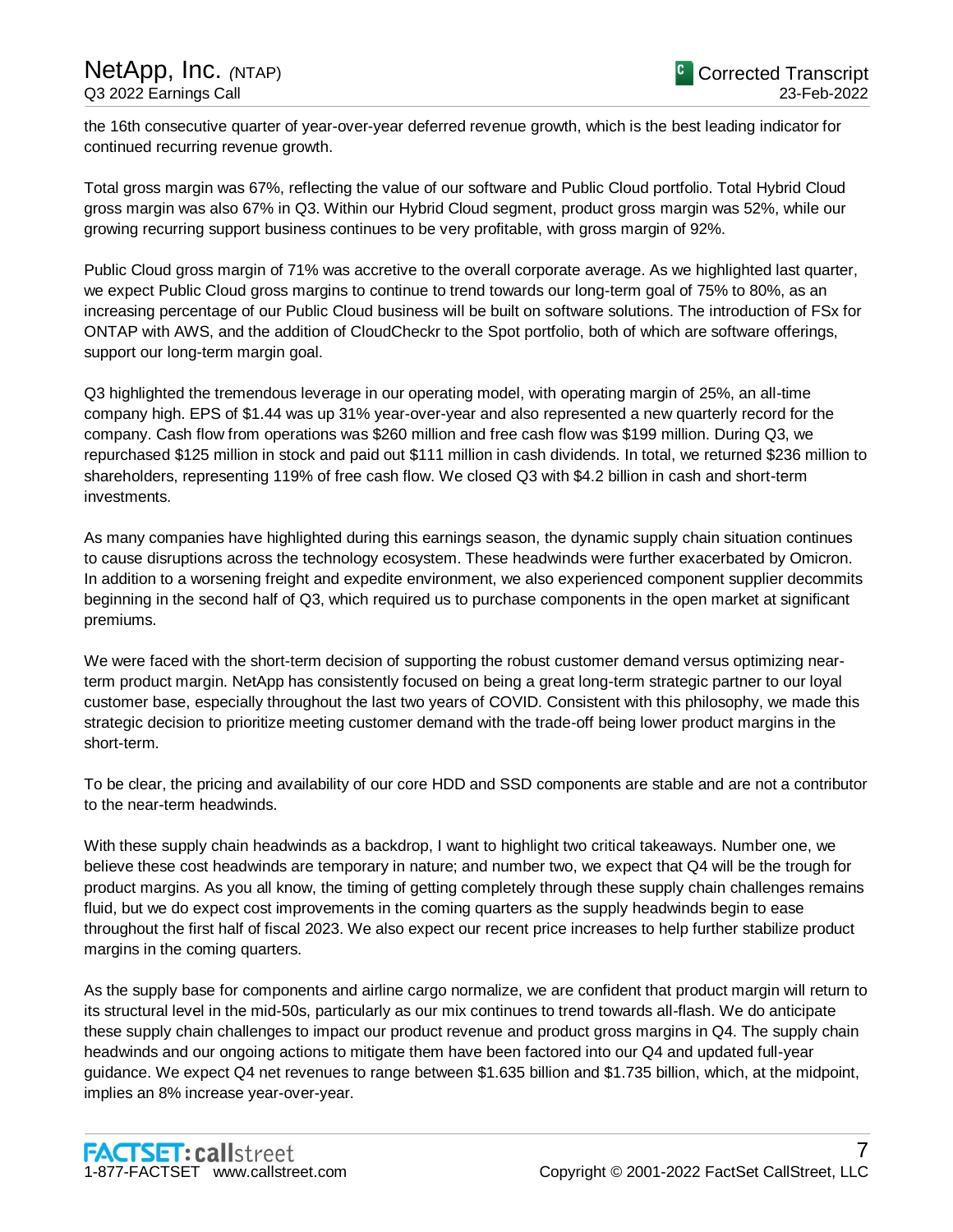We anticipate consolidated gross margin in Q4 to be approximately 64%. The near-term margin headwind is being driven by an incremental \$50 million to \$60 million of premiums we expect to incur in open market component purchases.

Consistent with our philosophy and culture, we actively prioritize being a great strategic partner to our loyal customers, many of which have been with us for over 25 years, and feel great about the discipline and execution the NetApp team has displayed in managing through the current supply situation.

We expect operating margin to be approximately 22% in Q4, which would have been closer to 25% without the recent supplier decommits. Assumed in this guidance are Q4 operating expenses of \$705 million to \$715 million, driven by continued investment in revenue-generating activities, including expanding our Public Cloud portfolio and investments in both our Cloud and customer success sales teams.

We anticipate earnings per share for Q4 to range between \$1.21 and \$1.31 per share. Assumed in our Q4 guidance is our expectation that other income and expense will be a negative \$15 million, and our tax rate will be approximately 18%. Our Q4 guidance implies revenue growth of approximately 10% year-over-year for fiscal 2022.

We also have growing confidence in our expanding Public Cloud opportunity, driven by enhanced go-to-market activities, deeper and broader cloud partnerships and continued product innovation. As a result, we are raising the guidance on our Public Cloud ARR with a new range of \$525 million to \$545 million exiting fiscal 2022.

Please note that Fylamynt is a tech and talent acquisition and will not contribute any ARR in Q4.

The implied forecast for total gross margin is approximately 67% for the full year. Our disciplined management of the business, despite the backdrop of supply cost headwinds, has allowed us to reaffirm our full-year operating margin guidance of 23% to 24%. We are raising our fiscal 2022 EPS guidance. We now expect EPS to range between \$5.07 and \$5.17, representing 26% year-over-year growth at the midpoint.

In closing, I want to thank the entire NetApp team for the outstanding execution and delivering strong Q3 results. We will continue to be disciplined and long-term minded as we manage through the temporary supply challenges to meet as much customer demand as possible. Given the current environment, George and I are incredibly proud that the team stayed focused on our strategic priorities and have collectively leaned into executing against a tremendous growth opportunity we see over the next three to five years.

As George mentioned, we plan to host an Investor Day on March 22nd, where we will further discuss the longterm growth potential and value drivers for our shareholders, customers and partners.

.....................................................................................................................................................................................................................................................................

I'll now hand the call back to Kris to open the call for Q&A. Kris?

# Kris Newton

Vice President-Investor Relations, NetApp, Inc.

Thanks, Mike. Let's open the call for questions. Operator, let's begin the Q&A.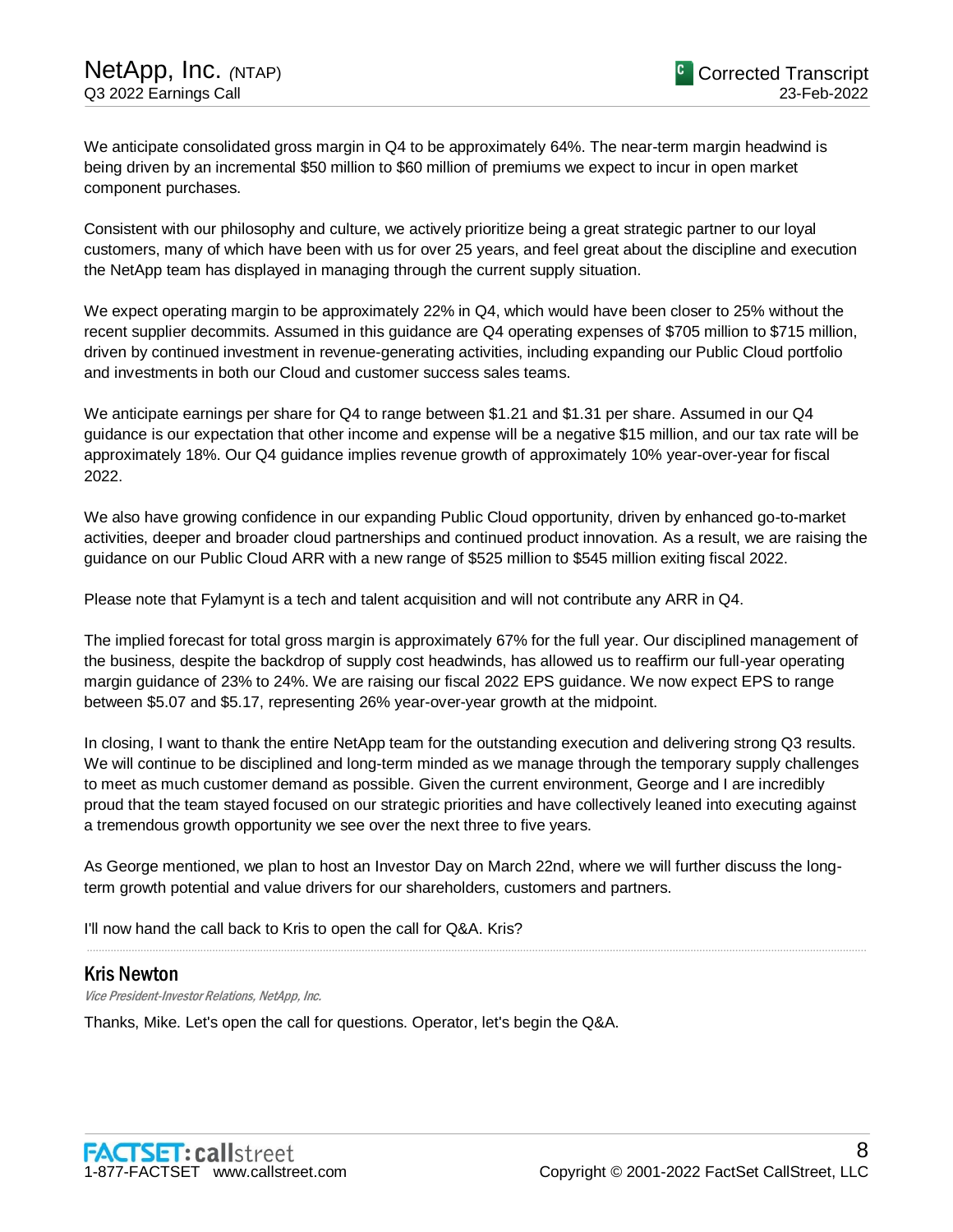# **QUESTION AND ANSWER SECTION**

**Operator**: Thank you. [Operator Instructions] Our first question comes from Karl Ackerman with Cowen. You may proceed with your question.

.....................................................................................................................................................................................................................................................................

#### Karl Ackerman

**Karl Ackerman**<br>Analyst, Cowen and Company, LLC

Yes. Thank you. First question for Mike, if I may. You spoke about how revenue is constrained by component shortages in your fiscal Q4, but I wanted to better understand how that may be impacting your deferred revenue growth, which, you know, has moderated to 4% growth. And so, I was hoping you could describe in a little bit more detail why that may have slowed? And how we should think about the trajectory on a go-forward basis?

.....................................................................................................................................................................................................................................................................

#### Michael J. Berry

Chief Financial Officer & Executive Vice President, NetApp, Inc.

Sure. So, hey, thanks for the question, Karl. So there's two parts of that. So the first thing is, when revenue is constrained and we're not able to ship or invoice, it does not go into deferred revenue. So, it does not go on the balance sheet until it's actually invoiced. So, if we're not able to ship, it does not go on the balance sheet. On deferred revenue, this is a super-important question, I'm going to tie it also to support revenue. When you look at the year-over-year growth for the last seven quarters of total deferred revenue and total support revenue, that has averaged somewhere between, call it, 4% to 6% when you take into account the impact of FX.

So, to be more specific, in Q3 and Q4 of last year, Q1 of this year, we had a benefit of FX of 2 to 3 percentage points. This quarter is actually a headwind of 1 percentage point. So, when you normalize deferred revenue and support revenue, and those two are going to go almost hand-in-hand for the FX impact, you're going to get between 4%, 5% or 6% on an annual basis for all of those. So, hopefully, that answers the question.

Again, if we don't ship, it doesn't go into deferred, and then deferred and support also have been impacted by FX and they would largely move together. Thanks for the question. .....................................................................................................................................................................................................................................................................

#### Karl Ackerman

**Karl Ackerman**<br>Analyst, Cowen and Company, LLC

Thank you. I'll hop back in queue.

**Operator**: Thank you. Our next question comes from Meta Marshall with Morgan Stanley. You may proceed with your question. .....................................................................................................................................................................................................................................................................

.....................................................................................................................................................................................................................................................................

#### Meta A. Marshall

**Meta A. Marshall**<br>Analyst, Morgan Stanley & Co. LLC  $\bigotimes$ 

Great. Thanks. Just on the supply chain impact, I wondered if you could give any sense of type of product that was impacted more. And maybe just a split between what is kind of what you would call freight versus underlying inputs kind of difference in the headwind that you're seeing, and whether it's kind of giving you more visibility as you look into kind of the next fiscal year, or whether you're seeing kind of order activity pick up as customers try to assure availability? Thanks.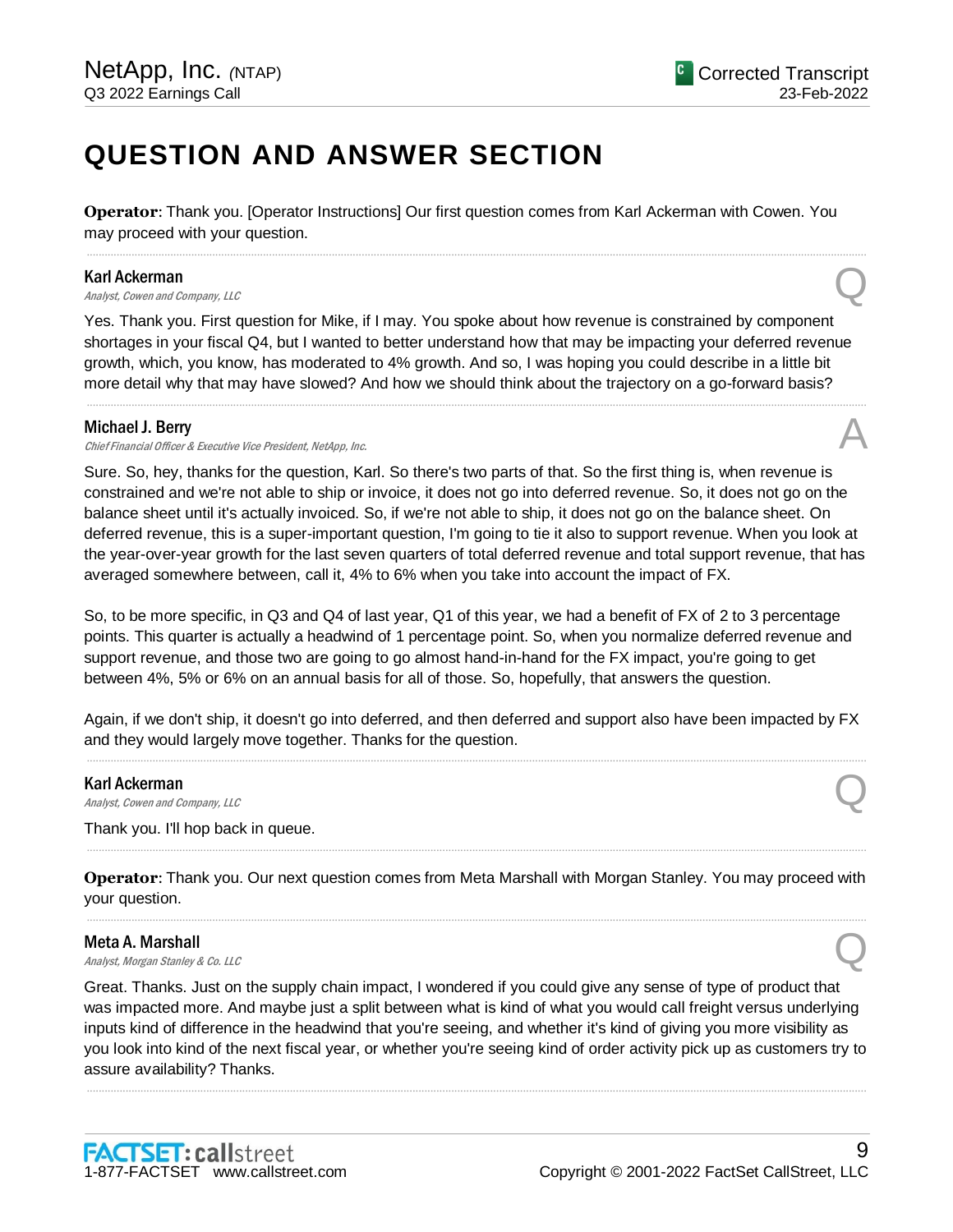# George Kurian

engagement from them.

**George Kurian**<br>Chief Executive Officer & Director, NetApp, Inc.  $\mathcal{A}$ First of all, with regard to the large items in our bill of materials, meaning processors, DRAM, hard drive, solidstate storage, we have a very well-managed supply chain and have seen continued support from our leading suppliers. Most of our storage media are multi-sourced, as you would expect, and we have had really good

I think the places where we have seen supply decommits have been mostly in analog semiconductors. These are low volume – low value components that are used across a lot of our product families for things like voltage stabilization and other kinds of analog functions in those systems. So, they are broad-based across our systems portfolio, and which is why we've had to resort to, in some cases, open market purchases to offset constrained supply or supplier decommits that we saw in the middle of Q3.

With regard to the logistics, as you all know, cargo airfreight has been the major source of distribution of both parts and finished products, and airfreight was impacted by Omicron. We're hopeful that we can see a steady recovery as we head into fiscal year 2023 of both parts availability and logistics constraints. And I can certainly share with you the multistep action plan that we have taken, that includes engineering programs, that includes strong supplier engagement, that includes pricing uplifts and discount management, as well as close customer engagement to get us through this process.

.....................................................................................................................................................................................................................................................................

.....................................................................................................................................................................................................................................................................

.....................................................................................................................................................................................................................................................................

# Meta A. Marshall

**Meta A. Marshall**<br>Analyst, Morgan Stanley & Co. LLC  $\mathcal{Q}$ 

Great. Thank you.

**Operator**: Thank you. Our next question comes from Mehdi Hosseini with SIG. You may proceed with your question.

# Mehdi Hosseini

**Mehdi Hosseini**<br>Analyst, Susquehanna Financial Group LLLP  $\mathbb{Q}$ 

Yes. Thank you. Mike – I got two questions. First one is for Mike. You talked about April to mark the trough in operating margin. Does that mean despite seasonal trend into Q1 July quarter, the mix will help you and we should see a margin expansion? And then on – just a quick follow-on on all-flash array, how should I think about the mix of all-flash array between on-prem or enterprise customers versus the cloud? And I'm assuming that the cloud would be considered new type of customers for your all-flash array. Thank you.

.....................................................................................................................................................................................................................................................................

# Michael J. Berry

Chief Financial Officer & Executive Vice President, NetApp, Inc.

So, hey, Mehdi, it's Mike. So, if I – I just want to replay back your question and is your question, the lower operating margin in Q4, which was driven almost entirely by the premiums, and what was the question on the mix going into the July quarter?

.....................................................................................................................................................................................................................................................................

# Mehdi Hosseini

**Mehdi Hosseini**<br>Analyst, Susquehanna Financial Group LLLP  $\mathcal{Q}$ 

Yes. I'm assuming that July would follow some sort of a seasonal trend revenues down, but you would benefit from the mix so that your operating margins would rebound despite lower revenues.



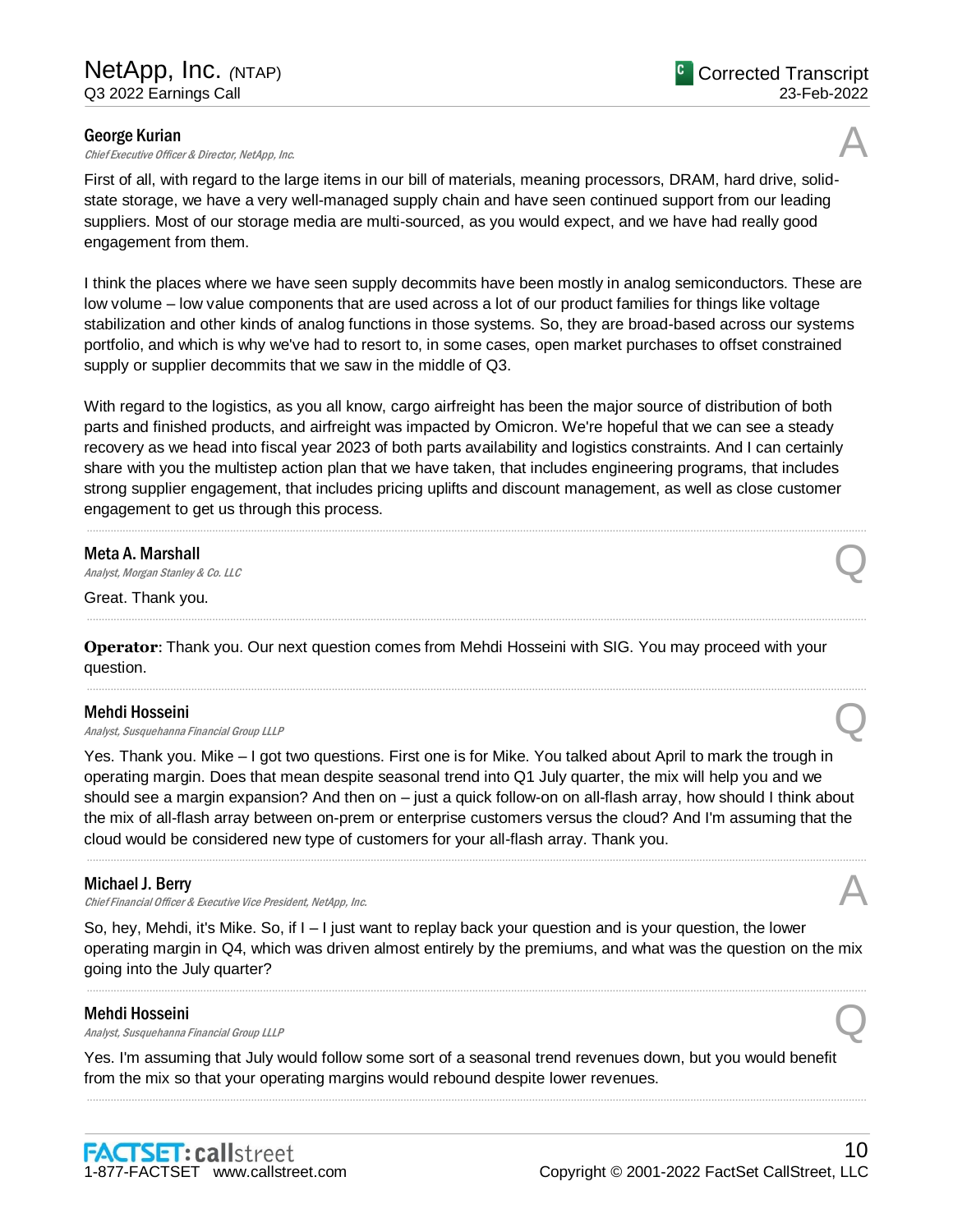# Michael J. Berry

Chief Financial Officer & Executive Vice President, NetApp, Inc.

Yeah. So, we haven't guided fiscal 2023 yet. We'll talk about that on the next call. What we would tell you is that we wouldn't expect any change in our seasonality from Q4 to Q1. That's been relatively consistent. The one thing I'd ask you to think about as well going into Q1, and both George and I talked about it is, the growth in Cloud ARR is starting to have a much bigger impact positively on revenue growth, as well as gross margins, which goes to OpInc. So, that would be the one area I would ask you to consider as you do your models for next year and again, we'll guide Q1 on the Q4 call.

| George Kurian<br>Chief Executive Officer & Director, NetApp, Inc.                          |  |
|--------------------------------------------------------------------------------------------|--|
| With regard to                                                                             |  |
| Mehdi Hosseini<br>Analyst, Susquehanna Financial Group LLLP                                |  |
| Great. And is                                                                              |  |
| George Kurian<br>Chief Executive Officer & Director, NetApp, Inc.                          |  |
| Go ahead, Mehdi.                                                                           |  |
| Mehdi Hosseini<br>Analyst, Susquehanna Financial Group LLLP                                |  |
| No, I was just going to repeat the question, diversification of all-flash array customers. |  |
|                                                                                            |  |

#### George Kurian

**George Kurian**<br>Chief Executive Officer & Director, NetApp, Inc.  $\mathcal{A}$ 

Yeah. With regard to our customer footprint, we are winning with multiple elements of our portfolio. All-flash arrays continue to be well ahead of market growth rates which is a clear indication that we are gaining share, and we are doing that by both winning new workloads in existing customers, as well as new customers.

Our Cloud portfolio, as I mentioned with an example on our call, gives us strength not only in net new to NetApp customers on the Public Cloud, but also an opportunity to displace their previous suppliers in their data centers as they harmonize their cloud environment with their data center environment and our CloudOps portfolio, Spot, Cloud Insights, CloudCheckr have been a source of great new customer additions.

.....................................................................................................................................................................................................................................................................

.....................................................................................................................................................................................................................................................................

.....................................................................................................................................................................................................................................................................

#### Mehdi Hosseini

**Mehdi Hosseini**<br>Analyst, Susquehanna Financial Group LLLP  $\mathcal{Q}$ 

Thank you.

**Operator**: Thank you. Our next question comes from Wamsi Mohan with Bank of America. You may proceed with your question.

Wamsi Mohan **Wamsi Mohan**<br>Analyst, Bank of America Merrill Lynch  $\mathbb{Q}$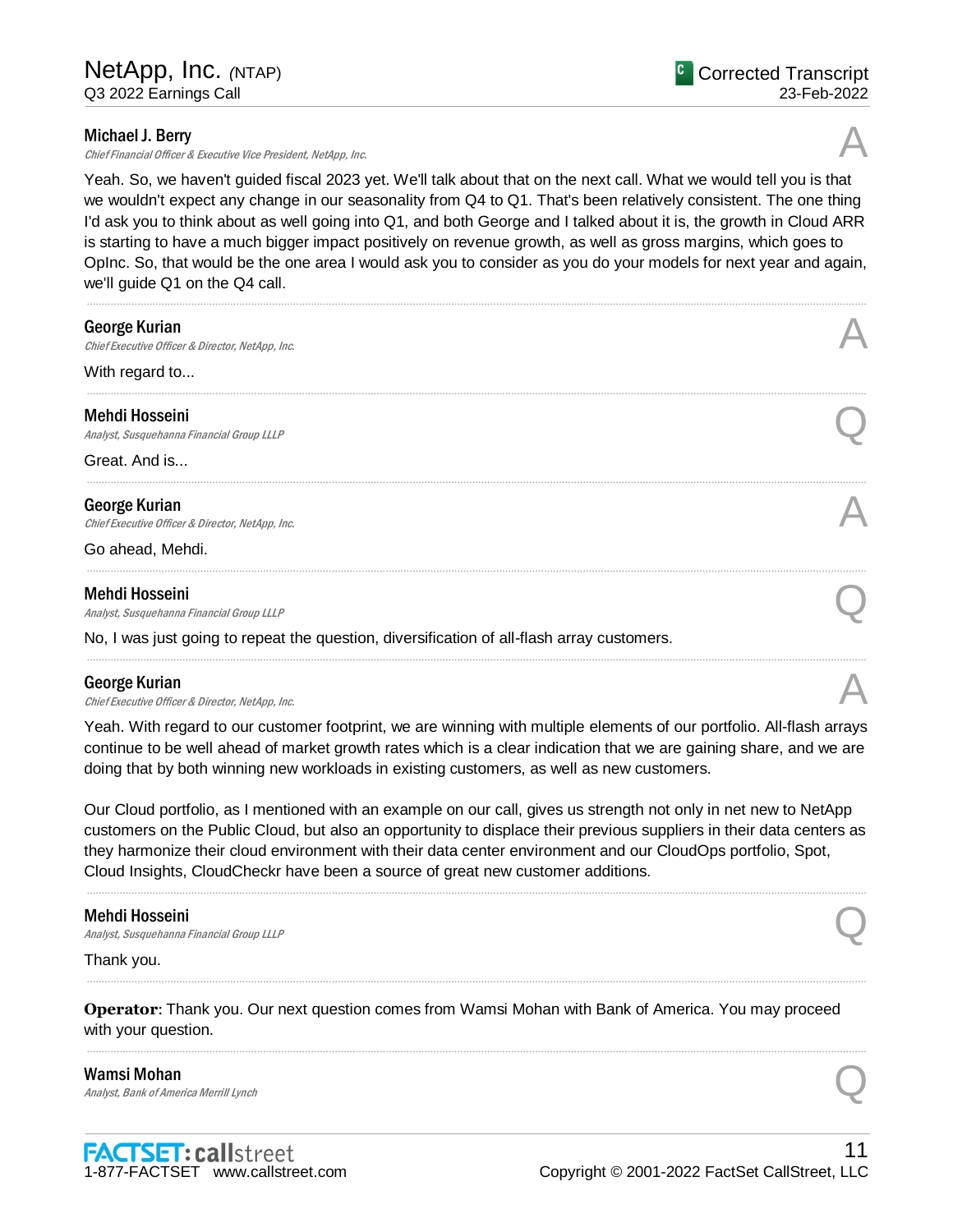Yes. Thank you. George, I was wondering about if you could talk about the confidence in Q4 margins being a trough. What times are you seeing that is making you think that specifically? And it appears that you're not baking in headwinds from NAND and HDDs and you called out good supplier relationships there. But it seems as though some of these are running into some issues as well and if you could comment on – if those had – if those start to become headwinds, is it right to understand that that's not contemplated to create incremental margin pressure? And I have a follow-up.

.....................................................................................................................................................................................................................................................................

#### George Kurian

**George Kurian**<br>Chief Executive Officer & Director, NetApp, Inc.  $\mathcal{A}$ 

Okay. Let me take that in two parts. Let me first talk about the NAND, SSD market and then talk about the rest of the supply base, if that's all right? .....................................................................................................................................................................................................................................................................

#### Wamsi Mohan

**Wamsi Mohan**<br>Analyst, Bank of America Merrill Lynch  $\mathbb{Q}$ 

Sure.

# George Kurian

**George Kurian**<br>Chief Executive Officer & Director, NetApp, Inc.  $\mathcal{A}$ 

On the – you know, on the NAND side, we obviously have strong supplier relationships across the memory industry and are clearly multisource for all elements of our supply portfolio and SSDs. With regard to the recent incident impacting one of the members of that industry ecosystem, they, as you know, are not our leading supplier for SSDs. And so, we feel good about the work that we've done on our SSD base.

.....................................................................................................................................................................................................................................................................

There may be some increases in prices in SSDs, but our engineering and manufacturing team has done a super job, and we expect that for the go-forward, the total storage media cost will be flat year-on-year. So we feel good about that, offsetting certain elements of the supply base with other elements of the supply base.

With regard to the broader – why do we believe product gross margins are a trough in Q4? Listen, there's been a lot of work that we have undertaken to deal with the supply constraints. Clearly, we have most of the large volume items and the high dollar items in our supply base are well managed, and we do not see them impacted by the supply constraints that we have seen so far.

There are certain elements of our supply base that we are dealing with, with decommits in the quarter that has required us to be in the open market and we have engineering qualifications going on for all of the major elements to create alternate sources of supply or to engineer our way around those supply constraints. And some of those engineering solutions have reached the market and will come to market over the course of the first half of fiscal year 2023.

The second – the third element is pricing and discount management. As you know, we have communicated previously that we did raise prices in the fall, and we have recently also communicated another impending price increase that takes effect this month. Those two price increases will have the primary impact later in Q4 and going through, for the most part, the benefit will be seen in fiscal year 2023. And those are all the mechanisms that cause us to feel confident that while we have been dealing with a constrained supply base, we have put in place a lot of controls to allow us to feel better about the path forward.

.....................................................................................................................................................................................................................................................................

Wamsi Mohan **Wamsi Mohan**<br>Analyst, Bank of America Merrill Lynch  $\mathbb{Q}$ 

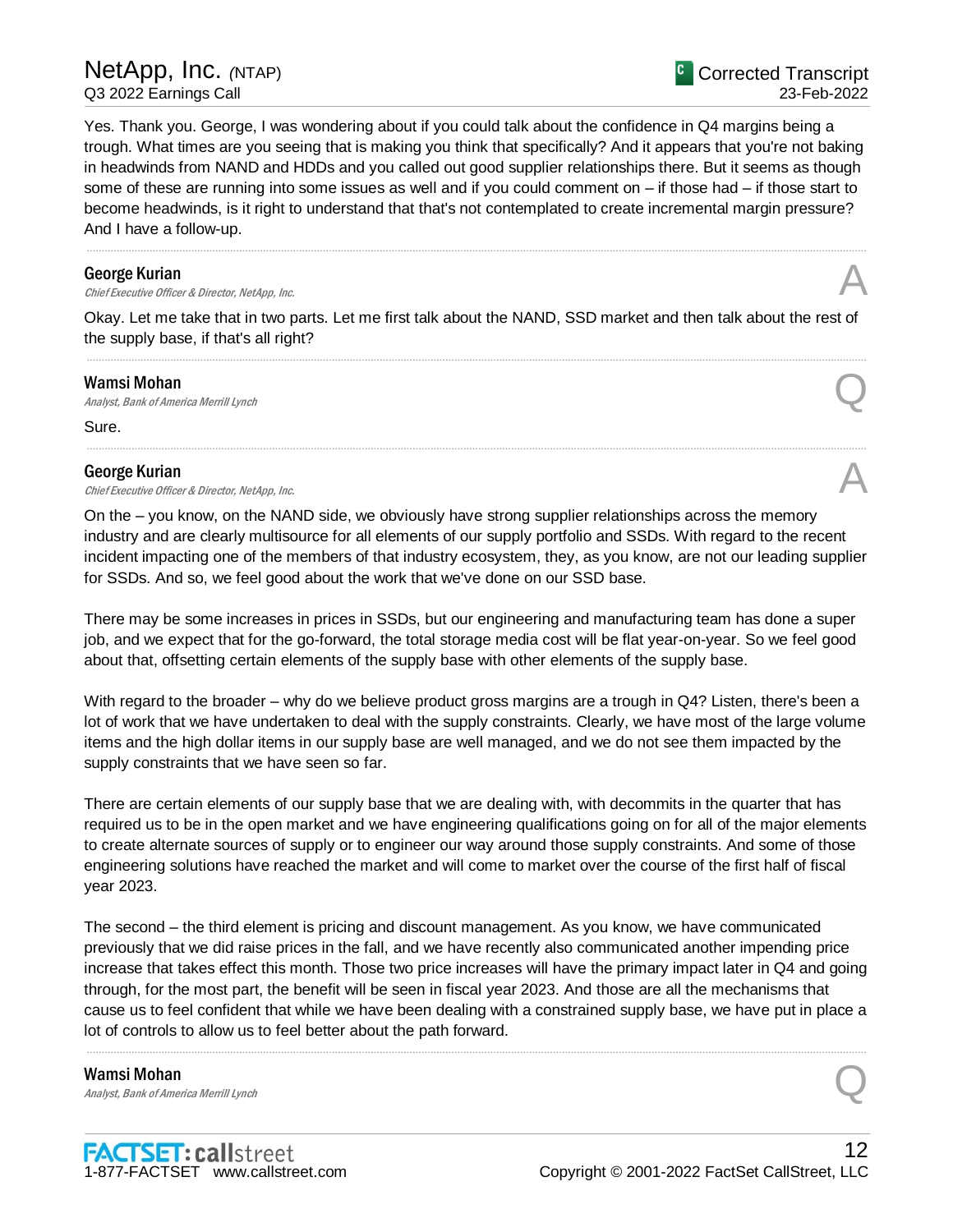Okay. That's really helpful. And if I could, Mike, just to go back on your seasonality from fiscal 4Q to fiscal 1Q comment, if I understood this right, you're taking actions in paying open market prices to mitigate the revenue impact. So, are you able to – but you also noted that you do have some revenue impact in fiscal Q4 and you're – if we take George's comments here about sort of the supply chain normalization happening as you head into fiscal 2023, then why would we not see a better-than-normal seasonality in fiscal 1Q 2023 if fiscal 4Q is constrained? Thank you.

.....................................................................................................................................................................................................................................................................

# Michael J. Berry

Chief Financial Officer & Executive Vice President, NetApp, Inc.

Yeah. So, hey, thanks for the question, Wamsi. So, we do – going into Q1 after Q4, assuming Q4 plays out as we expect, that really all depends on the availability of supply and specific supply. And hey, mix matters here a lot. George talked about the components affecting a lot of the products across our portfolio. So, as it sits today and as we look into Q1, we would expect to see some of that flow into fiscal 2023. When that's going to hit, really depends on where we are from a supply chain perspective and specific components. And again, we'll update you on the Q4 call in terms of Q1.

And certainly, the backdrop is, hey, we feel really good about the demand environment. Timing of those are really dependent on the supply chain situation, Wamsi. .....................................................................................................................................................................................................................................................................

.....................................................................................................................................................................................................................................................................

# Wamsi Mohan

**Wamsi Mohan**<br>Analyst, Bank of America Merrill Lynch  $\mathbb{Q}$ 

Okay. Thank you so much.

#### Michael J. Berry

Chief Financial Officer & Executive Vice President, NetApp, Inc. A

You bet.

**Operator**: Thank you. Our next question comes from Aaron Rakers of Wells Fargo. You may proceed with your question. .....................................................................................................................................................................................................................................................................

.....................................................................................................................................................................................................................................................................

# Aaron Rakers

**Aaron Rakers**<br>Analyst, Wells Fargo Securities LLC

Yeah. Thanks for taking the question, guys. I have two as well, if I can. Just building on kind of Wamsi's question there. I guess the simple question for me is that you talk about the confidence in returning to a mid-50% product gross margin. Obviously, you're working through some things and you've outlined kind of your expectations on storage media costs being flat, but, with all of that said, do I think – should I think that gross margin on the product line returns to mid-50s in fiscal 2023? Is it second half of fiscal 2023? Any kind of framing of how you're thinking about the longevity of the pressures on that product gross margin would be helpful.

.....................................................................................................................................................................................................................................................................

# Michael J. Berry

Chief Financial Officer & Executive Vice President, NetApp, Inc. A

Hey, Aaron, it's Mike. So, thanks for the question. So, hey, this is super important. So, just as a context, as you look at fiscal 2023, just a couple of things for you folks to think about. We really think we executed well on the things that we can control in Q3. And we've raised guidance and revenue ARR and EPS, largely due to the great work of the team and we have multiple new highs. We will expect to continue to execute well going into fiscal 2023.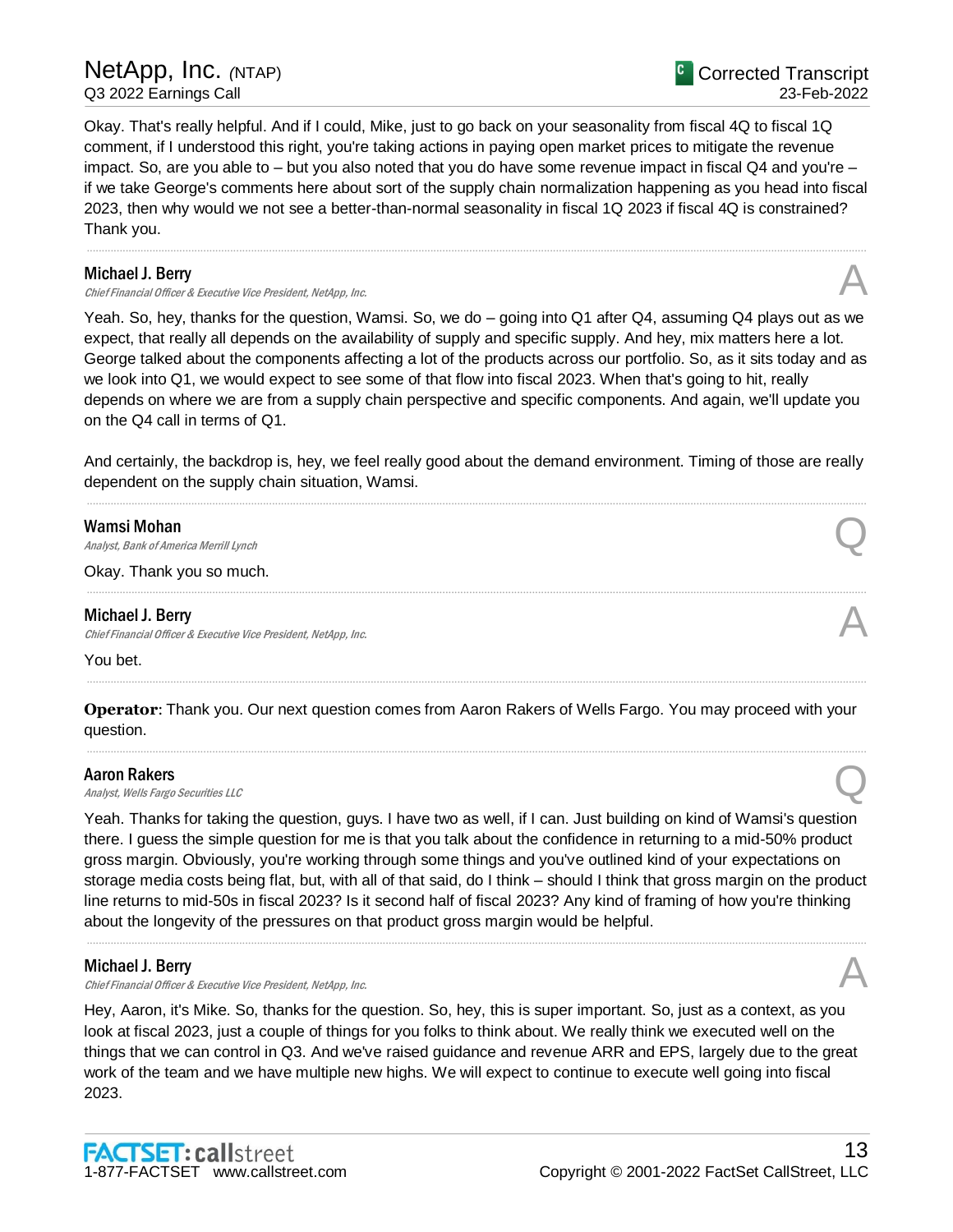This is, as we sit today, we're not guiding Q3, but what we would say is, hey, let's do a replay of what we have said, and I think this will help you, which is, product revenue has grown for four straight quarters. We expect that to continue into next year. We've talked about the supply chain issues. We expect to moderate as we go through the first half of fiscal 2023. So we would hope and expect that we would get back to that mid-50s during the second half of next year. And that's really driven by the three things George talked about: The improving supply chain situation; freight and expedite; and the impact of the price increase. So, as you look at next year, yes, we would expect to get back sometime in the second half of the year. Hopefully, that helps you with your modeling. Again, we're not giving guidance for Q3, just as we sit today, but hopefully, that helps a lot, Aaron.

.....................................................................................................................................................................................................................................................................

#### Aaron Rakers

**Aaron Rakers**<br>Analyst, Wells Fargo Securities LLC

Yes, that's very helpful. And then just as a quick follow-up, you know, you talk about the Public Cloud business, and I know that you mentioned that Google, in particular, was ramping. Could you just give us maybe a bit more context of where we're at as far as the progression of maybe both Google and Amazon at this point? And when those – you know, how we should think about those really kicking into that Public Cloud revenue?

.....................................................................................................................................................................................................................................................................

#### George Kurian

**George Kurian**<br>Chief Executive Officer & Director, NetApp, Inc.  $\mathcal{A}$ 

I think we're pleased with all of our partnerships. Azure NetApp Files was the really strong performer this quarter as it has been for several quarters now, which demonstrates both our ability and knowledge of how to scale a hyperscaler relationship and the enormous strength and leverage that gives us once it's scaled.

I would say the earliest of the three is Amazon FSx for NetApp ONTAP. We announced it in September, and we are very, very pleased with the level of trials and early activity. They have frankly, surpassed our expectations, but it's early in the going and so, it takes time to translate those trials into paid customers and to expand the relationships across the FSx. So, I would say, we're excited, but we've got a long – lot of work to do, and we know where – what that work is. And so, you should expect, broadly speaking, I see FSx about 18 months behind where we saw ANF with Microsoft Azure.

Google is in between. Google has – we have seen several big customer successes with Google, and we are working to expand the range of workloads and the range of use cases with them across the portfolio.

.....................................................................................................................................................................................................................................................................

#### Aaron Rakers

**Aaron Rakers**<br>Analyst, Wells Fargo Securities LLC

Thank you.

**Operator**: Thank you. Our next question comes from Samik Chatterjee with JPMorgan. You may proceed with your question.

.....................................................................................................................................................................................................................................................................

.....................................................................................................................................................................................................................................................................

#### Samik Chatterjee

**Samik Chatterjee**<br>Analyst, JPMorgan Securities LLC

Hi. Thanks for taking my question. I had a quick couple of questions on the Public Cloud as well and just following up on Aaron's question. I think this first one, if you can help me understand if I look at your ARR – Public Cloud ARR, you did have a increase of about \$80 million or so, which looks to be an acceleration sequentially compared to how you've done in recent quarters. How much of that is maybe attributable to CloudCheckr? And excluding that, it does still look like an acceleration, so, if you can get us – give us some more insight into how much of that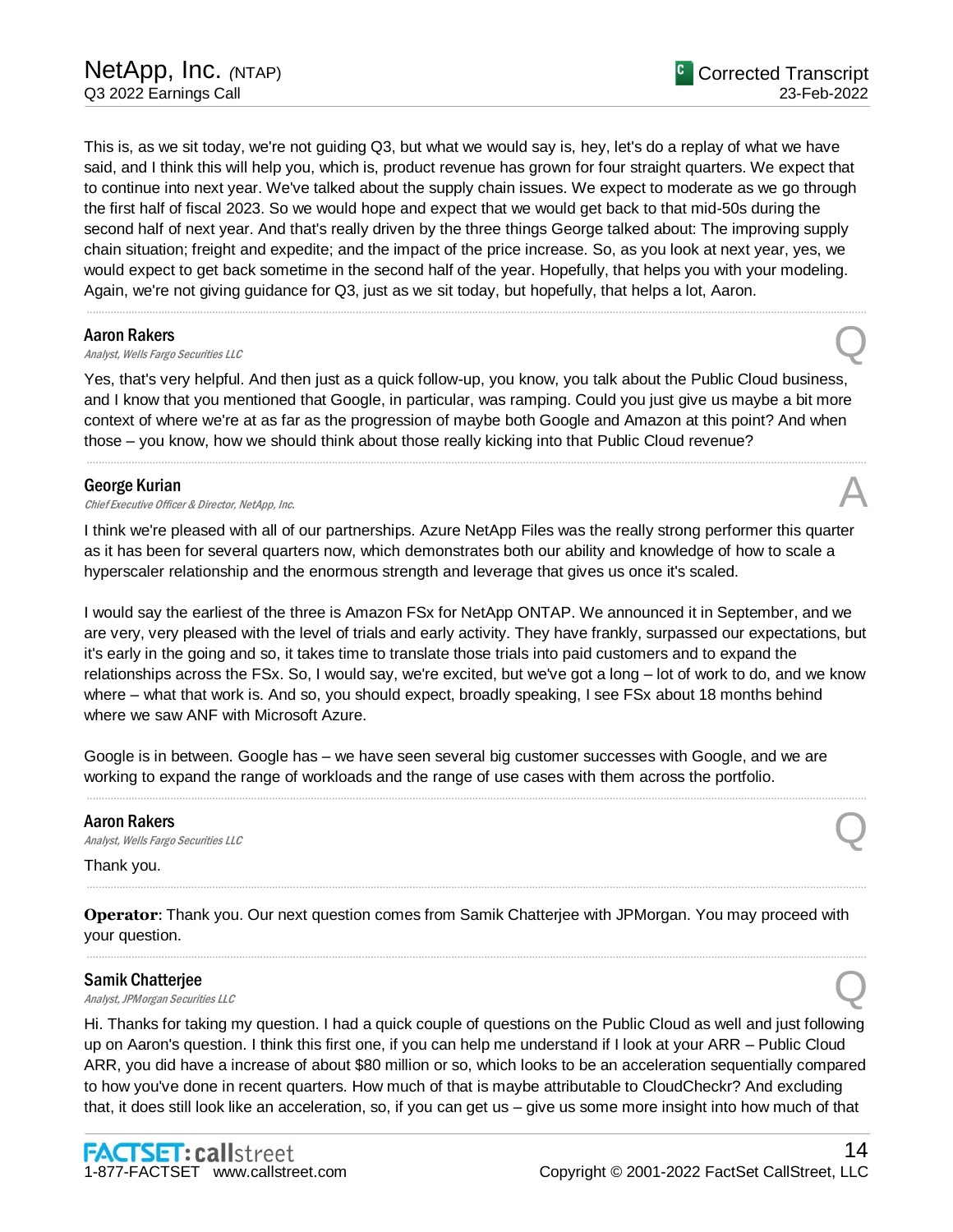is driven by some of the newer partnerships, versus it does sound like more of the growth coming from partnerships that you initiated earlier? That would be great. And then I have a quick follow-up on Public Cloud ARR as well.

.....................................................................................................................................................................................................................................................................

# Michael J. Berry

Chief Financial Officer & Executive Vice President, NetApp, Inc.

Sure. So, this is Mike. I'll take the first part. So, we finished Cloud ARR at \$469 million, as you referenced 98% growth. In that number CloudCheckr represented about \$35 million of ARR. So, the "organic" business, about \$434 million, that was a year-over-year growth of about 83% versus 80% in Q2 and 89% in Q1. So, really nice growth on the organic business. And as we called out, that was really driven by Azure NetApp Files, Cloud Insights and Spot.

.....................................................................................................................................................................................................................................................................

.....................................................................................................................................................................................................................................................................

#### Samik Chatterjee

**Samik Chatterjee**<br>Analyst, JPMorgan Securities LLC

George, any – sorry, any color on what's driving the acceleration here? How much of that is coming from the earlier partnerships with Azure versus the newer partnerships with AWS?

#### George Kurian

**George Kurian**<br>Chief Executive Officer & Director, NetApp, Inc.  $\mathcal{A}$ 

As Mike mentioned, the new partnerships are not material contributors yet. The – we are excited about the potential, but you should see that potential realize over the next few years. I think that in the past quarter, the vast majority of the acceleration comes from both new customer additions as well as when you see a really strong dollar-based net retention rate, it shows that once a customer uses one of these cloud portfolios, they expand their use quite substantially. So, I think that's where the vast majority of the progress has been.

.....................................................................................................................................................................................................................................................................

.....................................................................................................................................................................................................................................................................

.....................................................................................................................................................................................................................................................................

# Samik Chatterjee

**Samik Chatterjee**<br>Analyst, JPMorgan Securities LLC

Okay. Good. Thank you.

**Operator**: Thank you. Our next question comes from Simon Leopold with Raymond James. You may proceed with your question.

#### Simon Leopold

**Simon Leopold**<br>Analyst, Raymond James & Associates, Inc.  $Q$ 

Thanks for taking the question. I don't think you've talked about your other growth rates. And I just wanted to see if you could maybe help us get a better understanding of how your customers are behaving, given that we had a sense that in IT space, many customers, given the lengthened – lengthening of lead times and the supply chain constraints, are putting in orders earlier. I want to confirm if you're seeing that and what kind of order growth rates you're experiencing. Thank you.

.....................................................................................................................................................................................................................................................................

# George Kurian

**George Kurian**<br>Chief Executive Officer & Director, NetApp, Inc.  $\mathcal{A}$ 

Listen, we don't see any unusual behavior. We have close relationships with our customers, clearly, we are monitoring, given the supply chain situation, a very, very tight inspection of our order backlog and our order pipeline. We see healthy broad-based demand but no sense of shadow demand or multiple purchases to – in our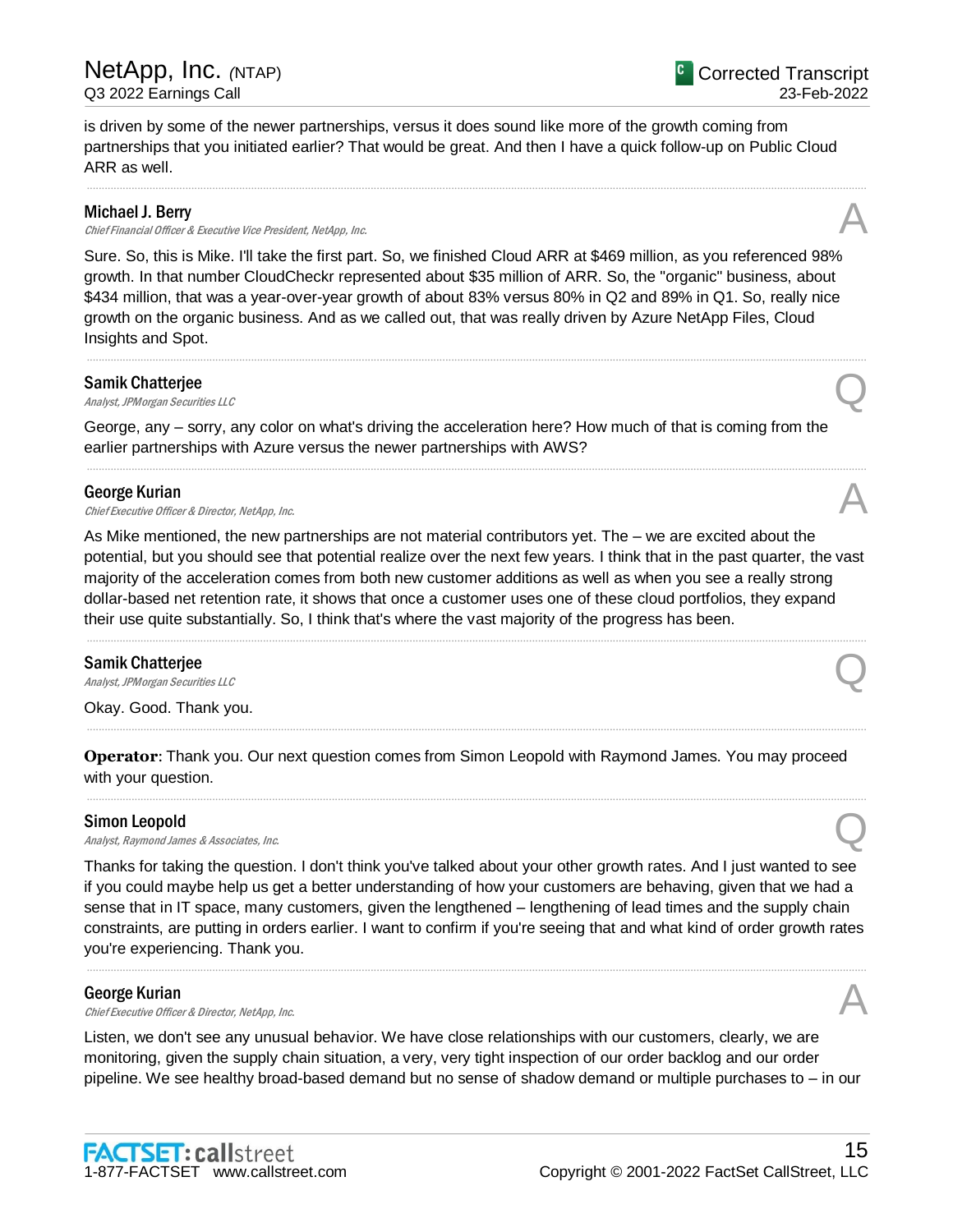Corrected Transcript

23-Feb-2022

pipeline. So, we feel good about the sort of the real demand in the business, and we're doing as much as we can to meet it. Demand, as Mike has said, is outpacing supply. .....................................................................................................................................................................................................................................................................

#### Simon Leopold

**Simon Leopold**<br>Analyst, Raymond James & Associates, Inc.  $Q$ 

#### Thank you.

**Operator**: Thank you. Our next question comes from Rod Hall with Goldman Sachs. You may proceed with your question. .....................................................................................................................................................................................................................................................................

.....................................................................................................................................................................................................................................................................

# Rod Hall

**Rod Hall**<br>Analyst, Goldman Sachs & Co. LLC

Yeah. Thanks for fitting me in. I wanted to start off with the price increases. We've seen other people in this general category of products, increasing prices by around 10%. I wonder if you guys could maybe quantify the ballpark of those price increases. And maybe comment a little bit on the stickiness of that, too. There's a difference of opinion as to whether these are going to be around to stay and will people flex prices back down as underlying costs go back down as they do. So, just wanted a comment on that, if I could get it.

.....................................................................................................................................................................................................................................................................

# George Kurian

**George Kurian**<br>Chief Executive Officer & Director, NetApp, Inc.  $\mathcal{A}$ 

Listen, I won't give you a specific number. I'll just say, your read of the industry and our participation in it are – is in the target range, right? So, I will just say, we monitor the behavior of the industry and the cost of our supply, and we take appropriate action. We've taken two actions as we mentioned earlier, one in the fall and the second one in February, and we should see the benefits of those play out over time.

We have to give our customers the benefit of those orders that are already in flight or quotes that are in-flight, you have to honor them to be a good partner to customers. But over the course of Q4 and certainly heading into the new fiscal year, you should see the benefits of that come into the business. With regard to the likely duration and so on, listen, we always trade off being a good partner to customers with the need to maintain margins in our business. It's too early for me to comment. We will continue to monitor the situation, and if we make changes, we will let you know.

.....................................................................................................................................................................................................................................................................

# Rod Hall

**Rod Hall**<br>Analyst, Goldman Sachs & Co. LLC

Okay. And then I had a quick follow-up and that is on – the Public Cloud services, we were wondering, is all of that regionally accounted for in the Americas, or, do you spread it across the regions? And then I guess more generally, after you answer that one, just comment maybe on the strength of the Americas. What's driving that? It was pretty strong this quarter.

.....................................................................................................................................................................................................................................................................

# Michael J. Berry

Chief Financial Officer & Executive Vice President, NetApp, Inc.

Yeah. So, I'll answer to the first question as the large majority of the PCS business is generated in the Americas, to the extent that there is international business that flows through entities internationally, we would certainly report it that way. The strong results in the Americas, as you mentioned, they did have a very strong quarter. That's where we saw a lot of the strong order growth come in. So, the Americas had a good quarter, both in the Hybrid Cloud and the Public Cloud segments, Rod.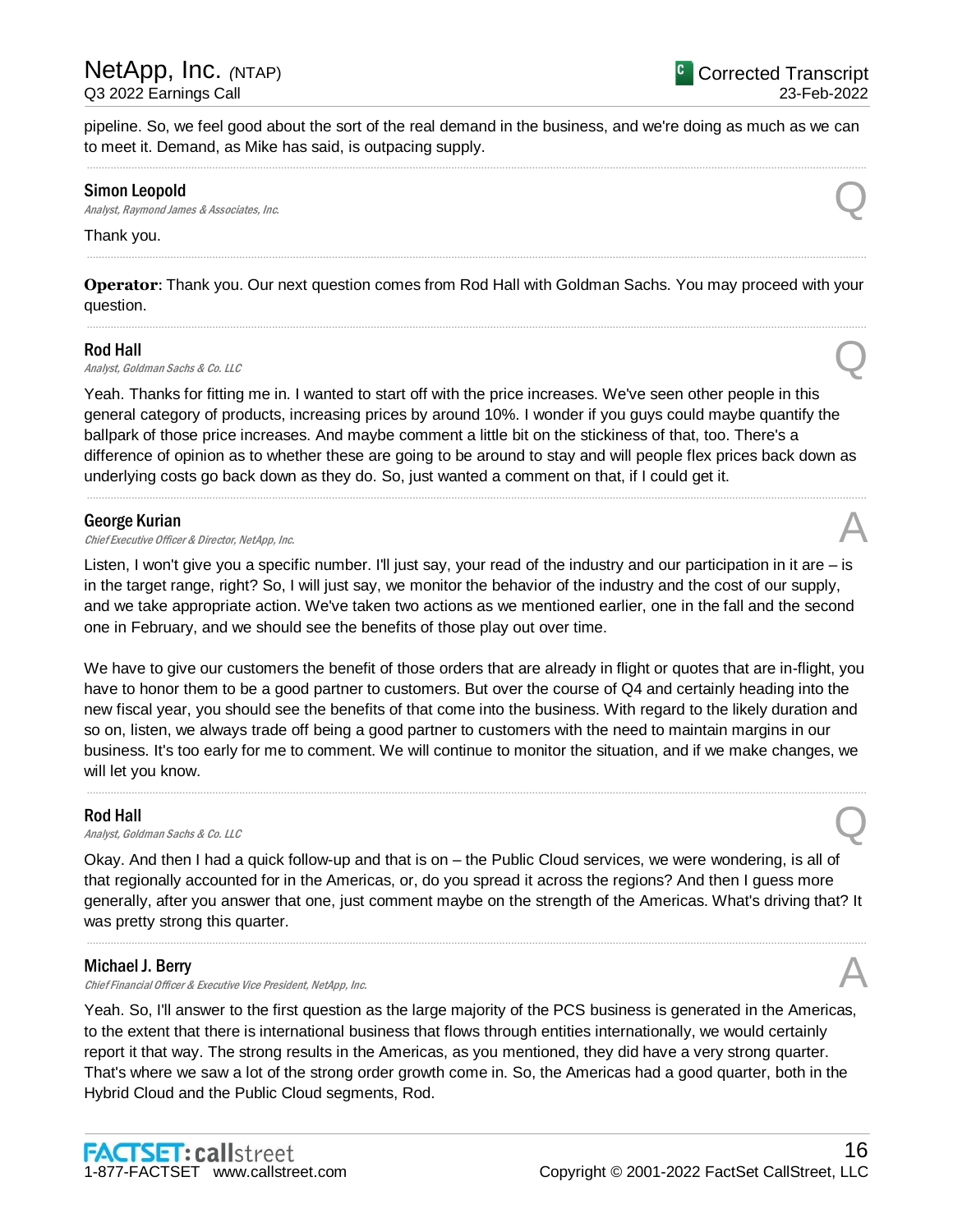#### Rod Hall

**Rod Hall**<br>Analyst, Goldman Sachs & Co. LLC

Okay. Great. Thanks, Mike.

# Michael J. Berry

Chief Financial Officer & Executive Vice President, NetApp, Inc.

#### Thank you.

**Operator**: Thank you. Our next question comes from Steven Fox with Fox Advisors. You may proceed with your question. .....................................................................................................................................................................................................................................................................

.....................................................................................................................................................................................................................................................................

.....................................................................................................................................................................................................................................................................

#### Steven B. Fox

Steven B. Fox  $\Omega$ <br>Analyst, Fox Advisors LLC

Hi. Good afternoon. Just first of all, just a clarification on some of the comments you made about the quarter just closed. Are you saying that unmet demand was entirely related to supply chain? Or was there also a further acceleration in orders? And then I had a follow-up.

.....................................................................................................................................................................................................................................................................

#### George Kurian

**George Kurian**<br>Chief Executive Officer & Director, NetApp, Inc.  $\mathcal{A}$ 

Demand – as we said, demand is outpacing supply. We've been aggressive to meet demand wherever we could and I will just say, our team executed really well. I think that we'll just be transparent. Demand has outpaced supply both in Q3 and we expect in Q4.

.....................................................................................................................................................................................................................................................................

#### Steven B. Fox

Steven B. Fox  $\Omega$ <br>Analyst, Fox Advisors LLC

Okay. That's helpful. And then, George, it seems like the M&A that you've done on the Public Cloud side is starting to have a compounding effect on your growth rates. Is there any way to sort of think about how that sort of changes the view for longer-term growth in Public Cloud, given that when you first set some of these targets, you didn't have some of the capabilities you have now? And sort of how that fact layers into growth going forward? Thanks.

.....................................................................................................................................................................................................................................................................

# George Kurian

**George Kurian**<br>Chief Executive Officer & Director, NetApp, Inc.  $\mathcal{A}$ 

I think, first of all, listen, we know we are clearly ahead of our \$1 billion ARR target. We will communicate the long-term targets and our perspectives on the cloud business at our Investor Day, right? So, I am really excited about the portfolio we've built. We started with cloud storage, we have natively integrated cloud storage with the world's leading cloud providers, and you are seeing the acceleration of that business. We also expanded our cloud portfolio with a strong position in cloud infrastructure management with Spot, Cloud Insights, CloudCheckr and now Fylamynt helping the entire portfolio get easily adopted by customers.

And so, I really do feel like we have built two strong beachheads in markets that are expanding to our overall TAM and are demonstrating the ability for us to get new customers and cross-sell and upsell them a lot of different things. So, I'm really excited about our portfolio. We continue to be disciplined acquirers and manage shareholder returns, both with investing for the long-term growth of our business, while returning a significant amount of free cash flow to shareholders.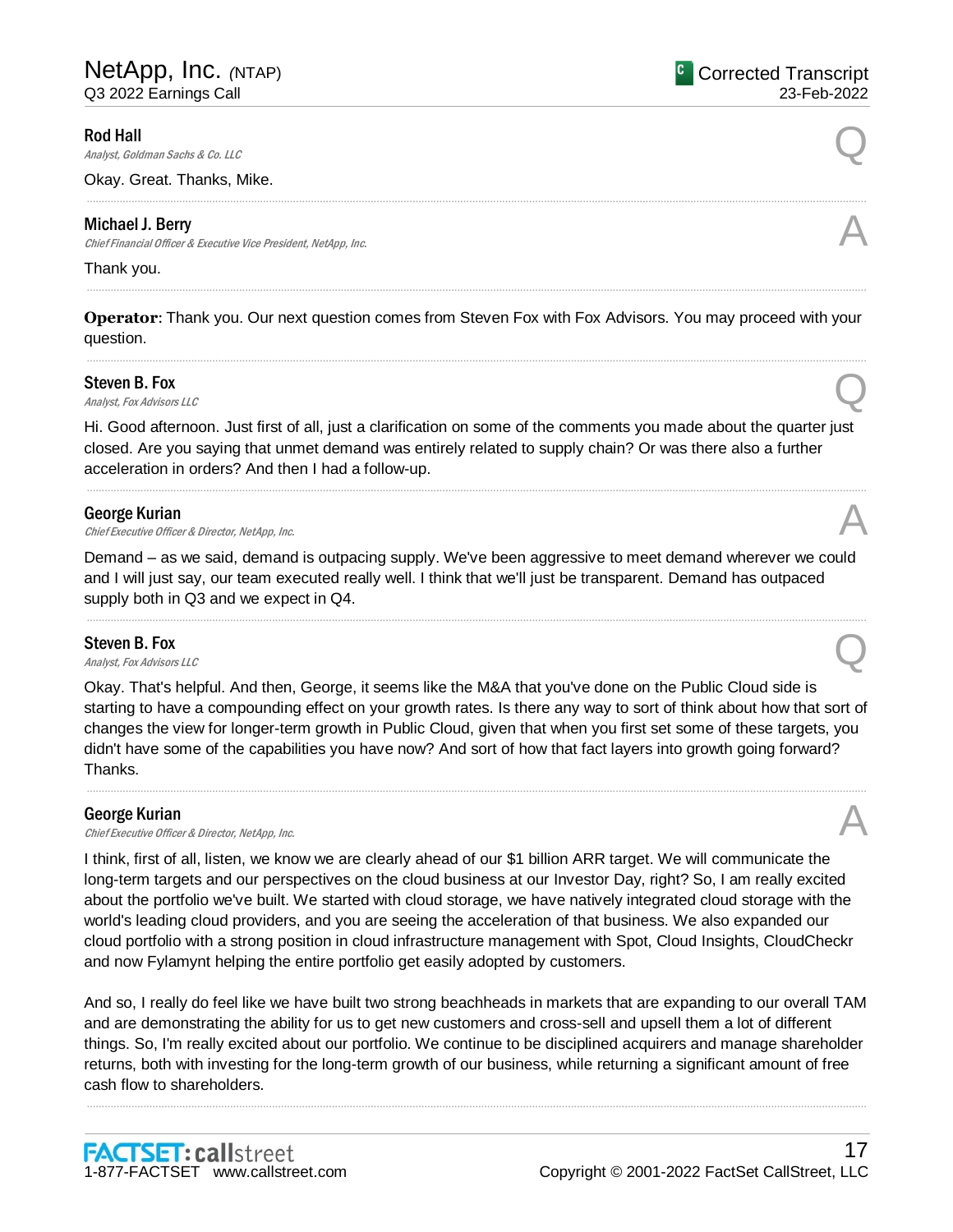Steven B. Fox

Steven B. Fox  $\Omega$ <br>Analyst, Fox Advisors LLC

Great. That's helpful. Thank you.

**Operator**: Thank you. Our next question comes from Jason Ader with William Blair. You may proceed with your question.

.....................................................................................................................................................................................................................................................................

.....................................................................................................................................................................................................................................................................

#### Jason Ader

**Jason Ader**<br>Analyst, William Blair & Co. LLC **Quarter** 

Yes. Thank you. So, George, I understand that the supply is – sorry, the demand is outpacing the supply, but how would you characterize the demand environment right now versus, say, the last few quarters, especially for your hybrid solutions, in light of what some people have talked about with some pent-up demand impact in 2021?

.....................................................................................................................................................................................................................................................................

And then just as a quick follow-up, I know you guys are not guiding for FY 2023 revenue, but Mike, any early thoughts on kind of puts and takes in terms of helping us thinking about the model for revenue in 2023?

#### George Kurian

**George Kurian**<br>Chief Executive Officer & Director, NetApp, Inc.  $\mathcal{A}$ 

Listen, I think we continue to see steady broad-based demand, right? It's very solid. It's across a lot of different industries, a lot of different verticals, and they are for use cases that are headline news in the industry, digital transformation, cloud enablement, unstructured data analytics, artificial intelligence, ransomware protection. I mean, these are all well-known use cases with broad secular demand.

I did not believe that there was a V-shaped recovery to be honest. I think IT departments are mature buying centers, and they buy steadily over time. I think the year-on-year compares in some cases, were exacerbated by the fact that during COVID, you saw the opposite pattern for many companies. We had a good business pattern even during COVID. So, I continue to remain optimistic.

Our team has executed excellently. We have gained share in every category that we have played in, and our Hybrid Cloud business has two strong growth engines in object storage and all-flash.

| <b>Jason Ader</b><br>Analyst, William Blair & Co. LLC                                       |  |
|---------------------------------------------------------------------------------------------|--|
| And Mike                                                                                    |  |
| Michael J. Berry<br>Chief Financial Officer & Executive Vice President, NetApp, Inc.        |  |
| And then, hey, Jason, on your question - I'm sorry, did you want to add something?          |  |
| <b>Jason Ader</b><br>Analyst, William Blair & Co. LLC                                       |  |
| No, go for it. Yes, go for it.                                                              |  |
| <b>Michael J. Berry</b><br>Chief Financial Officer & Executive Vice President, NetApp, Inc. |  |
|                                                                                             |  |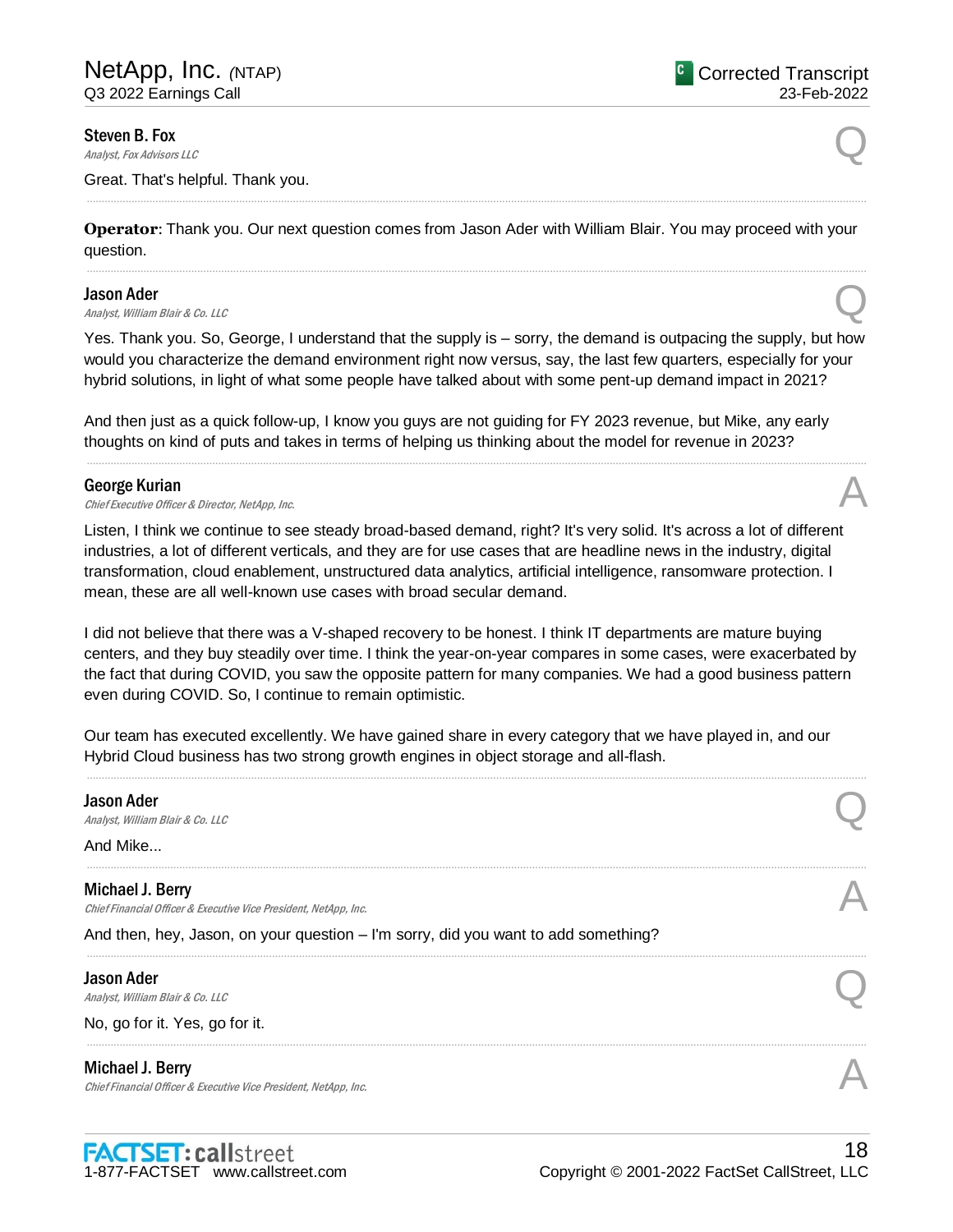<sup>C</sup> Corrected Transcript 23-Feb-2022

Okay. Great. So I'll go back over what basically Aaron's question, so we're exiting – when you look at the different revenue components, four straight quarters of growth in product, we've guided for the fifth in Q4, and we expect that to continue in 2023. On a year-to-date basis, product is up about 11%. Support, we've talked about, when you normalize for FX, hey, the last seven quarters, it's been a 4%, 5%, 6% grower. And again, look hard at deferred revenue, especially short-term deferred because more than 90% of support revenue in a quarter comes off the balance sheet.

The Cloud ARR, again, we'll update you in March, but you can do your own forecast there. As I talked about in my script, hey, Cloud contributed 4 of the 10 percentage points of growth in the quarter, so it's really starting to have a meaningful impact. And then, hey, nice results in Professional Services, but it's pretty small. So, those would be the puts and takes going into next year. The one thing to keep in mind is that's largely organic. We'll continue to obviously be disciplined acquirers, but we do look to expand our cloud portfolio next year as well.

.....................................................................................................................................................................................................................................................................

.....................................................................................................................................................................................................................................................................

.....................................................................................................................................................................................................................................................................

.....................................................................................................................................................................................................................................................................

#### Jason Ader

**Jason Ader**<br>Analyst, William Blair & Co. LLC **Quarter** 

Thanks very much. Good luck.

#### Michael J. Berry

Chief Financial Officer & Executive Vice President, NetApp, Inc.

Thank you.

**Operator**: Thank you. Our next question comes from Nik Todorov with Longbow Research. You may proceed with your question.

#### Nikolay Todorov

**Nikolay Todorov**<br>Analyst, Longbow Research LLC

Yes. Thanks and good afternoon, everyone. A question on – regarding – given all the constraints and the price increases you guys talked about, are you seeing any changes in customer behavior in relation to whether they prefer hardware versus cloud solution? Or do you see any increase in appetite from fully managed solutions like your Cloud services or maybe Keystone?

.....................................................................................................................................................................................................................................................................

#### George Kurian

**George Kurian**<br>Chief Executive Officer & Director, NetApp, Inc.  $\mathcal{A}$ 

We feel good about the ability to serve customers in all of the ways that you talked about, absolutely on target. I think we've seen – while we haven't seen any sort of radical shift in behavior, the long-term trends around cloud and the use of as-a-service models broadly defined, continue to be playing out for us, our cloud portfolio continues to be really, really strong and we are able to help customers deploy workloads very quickly on public cloud environments, if they aren't able to build and deploy an environment in their data center.

Keystone also had a good quarter. It's early in the going, but we continue to see more and more vertical industry wins, more and more new customer wins and also wins across our geographic base, just like you would expect us to be focused on when managing an early business. So I feel good about both parts of the business. And then, of course, our differentiated product portfolio, as we said, we're focused on growing all-flash and object storage. We have the best operating system in the market for hybrid flash and that had a good quarter. So, good execution across the board.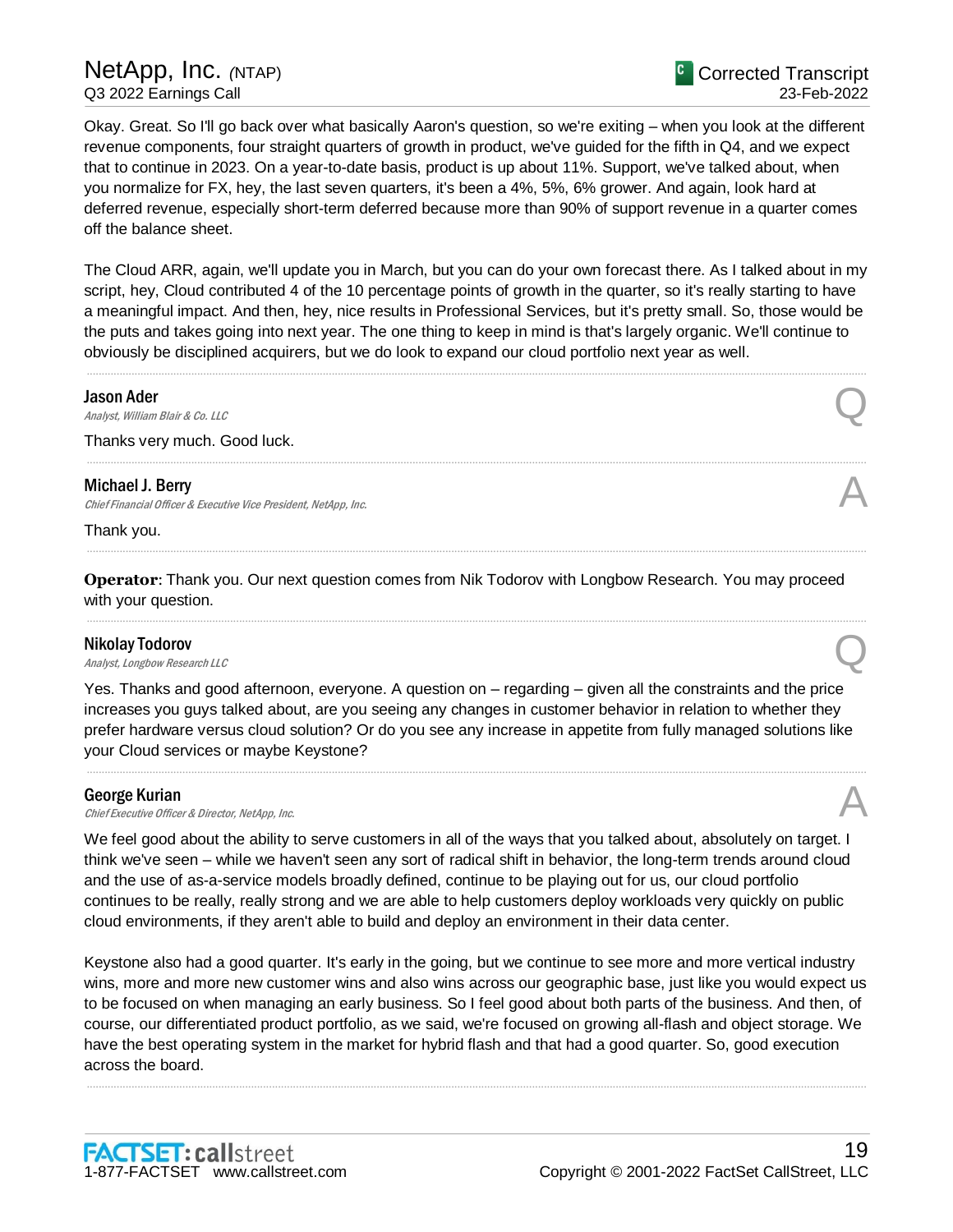#### Nikolay Todorov

**Nikolay Todorov**<br>Analyst, Longbow Research LLC

Got it. Thanks guys. Good luck.

**Operator**: Thank you. Our next question comes from Shannon Cross of Cross Research. You may proceed with your question. .....................................................................................................................................................................................................................................................................

.....................................................................................................................................................................................................................................................................

# Shannon Cross **Shannon Cross**<br>Analyst, Cross Research  $\mathbb{Q}$

Thank you very much. Just two for me. You guided \$705 million to \$716 million, I think it was for OpEx last quarter and came in about \$683 million. I'm just curious how you're thinking about OpEx and your ability to sort of toggle it, if gross margin remains under pressure? And then if you can just talk a bit about Asia since it was about 12% of revenue, which seemed low, was there anything specific to pressure that? Thank you.

.....................................................................................................................................................................................................................................................................

#### Michael J. Berry

Chief Financial Officer & Executive Vice President, NetApp, Inc.

Sure. So, Shannon, it's Mike. On OpEx, yes, we did come in a little bit below guidance. That was really driven by timing of program spend and quite frankly, we had baked in being able to hire more folks than we were able to. So, that were – those were the two big drivers.

From Q3 to Q4, we've talked about it, hey, we want to make sure that we're investing in the areas that drive growth. So, the increase is driven by cloud, both in sales and in product. There is some program spend that we didn't spend in Q3 that will flow into Q4 and then there's always timing around things like commissions, so that's Q4. And it's a great question on toggling OpEx. I mean, again, our view is this is temporary. It's going to work its way through to 2023. Therefore, we don't want to do anything that hamstrings the growth in the business. If something changes during 2023, we'll certainly take a look at it, but that's not our stance today.

The Asia revenue drop that you saw is really driven by two things, largely supply chain, and us not being able to deliver. So, that was mostly supply-chain related, versus, we were able to deliver more in the other geos, which is why you saw that year-over-year drop in revenue.

.....................................................................................................................................................................................................................................................................

.....................................................................................................................................................................................................................................................................

.....................................................................................................................................................................................................................................................................

.....................................................................................................................................................................................................................................................................

Shannon Cross **Shannon Cross**<br>Analyst, Cross Research  $\mathbb{Q}$ 

Great. Thank you.

Michael J. Berry Chief Financial Officer & Executive Vice President, NetApp, Inc.

Thank you.

**Operator**: Thank you. Our next question comes from Jim Suva with Citigroup. You may proceed with your question.

Jim Suva **Jim Suva**<br>Analyst, Citigroup Global Markets, Inc.  $Q$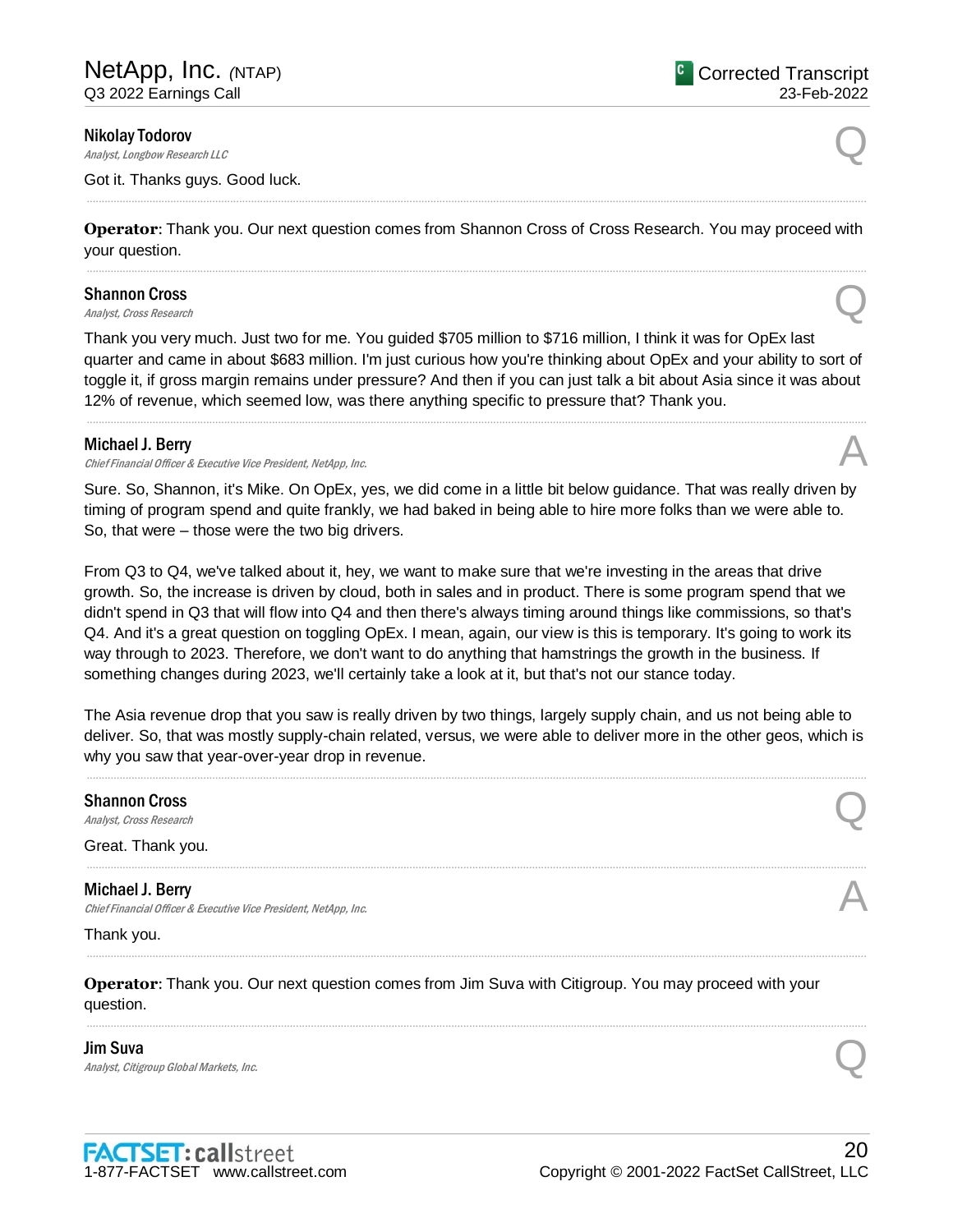Thank you. I just have one question. It's probably for George, or maybe Mike. But, you've been very ethical, loyal and true to your customers who placed orders and agreeing to the terms and contracts and commitments. When you hear these decommitments, what's the action or reaction to NetApp then strategically? Do you find alternative providers long term or do you – those who contracted with you who broke their promises come back and give you some concessions down the road? Or do you just kind of diverse or break the bridge and move on without them?

I'm just kind of curious because you've taken the high road and it seems like some of your suppliers have really put you in an awkward situation.

.....................................................................................................................................................................................................................................................................

#### George Kurian

**George Kurian**<br>Chief Executive Officer & Director, NetApp, Inc.  $\mathcal{A}$ 

Listen, I think these are all the conversations that we have with our supply base. We have good long-term suppliers that support the vast majority of our [ph] BAM (01:01:17) and that we manage directly. There are other components that are integrated into sub-assemblies in our overall systems, that sometimes are – have been a part of the challenge here.

There's sort of multiple discussions there, right? I think clearly, we want to understand the reasons for such a decommit. We want to understand where we are in sort of the ability for the customer – for the supplier to meet our demand profile. And then there are ways that we have worked really hard in engineering to continue to build diversity of supply across our entire bill of materials, and in the cases where we don't feel like we can rely on a supplier to give us access to other suppliers. And so you'll see us continuing to work that over the next several quarters to make sure that we have all the levers at our disposal to meet demand.

.....................................................................................................................................................................................................................................................................

# Jim Suva

**Jim Suva**<br>Analyst, Citigroup Global Markets, Inc.  $Q$ 

Thank you. Thank you so much, George.

**Operator**: Thank you. Our next question comes from Ananda Baruah with Loop Capital. You may proceed with your question.

.....................................................................................................................................................................................................................................................................

.....................................................................................................................................................................................................................................................................

# Ananda Baruah

**Ananda Baruah**<br>Analyst, Loop Capital Markets LLC

Yeah. Hey, guys. Thanks for taking the question. Yeah. Just a quick one for me. George, how would you describe in hybrid environments where your sweet spot is today for object storage and all-flash arrays? And do you think that changes over time as you add to the portfolio?

.....................................................................................................................................................................................................................................................................

# George Kurian

**George Kurian**<br>Chief Executive Officer & Director, NetApp, Inc.  $\mathcal{A}$ 

In all-flash arrays, clearly, we are the strongest vendor in the mid-range systems and mid-range is displacing traditional high-end systems. So, we are in more and more and more customers winning the really high end of the market as well, so, really strong, broad-based distribution of our portfolio. Our hybrid flash systems have done really well in the entry market. If you look at the entry price bands growth rates, those are much more hybrid flash businesses than all-flash business. And so, the combination of those two give us the ability to cover a broad range of use cases with the right form factor.

With regard to object storage, it's another extension of our unstructured data portfolio. The unstructured data started out in files for the most part and increasingly, as the scale of those repositories have grown, customers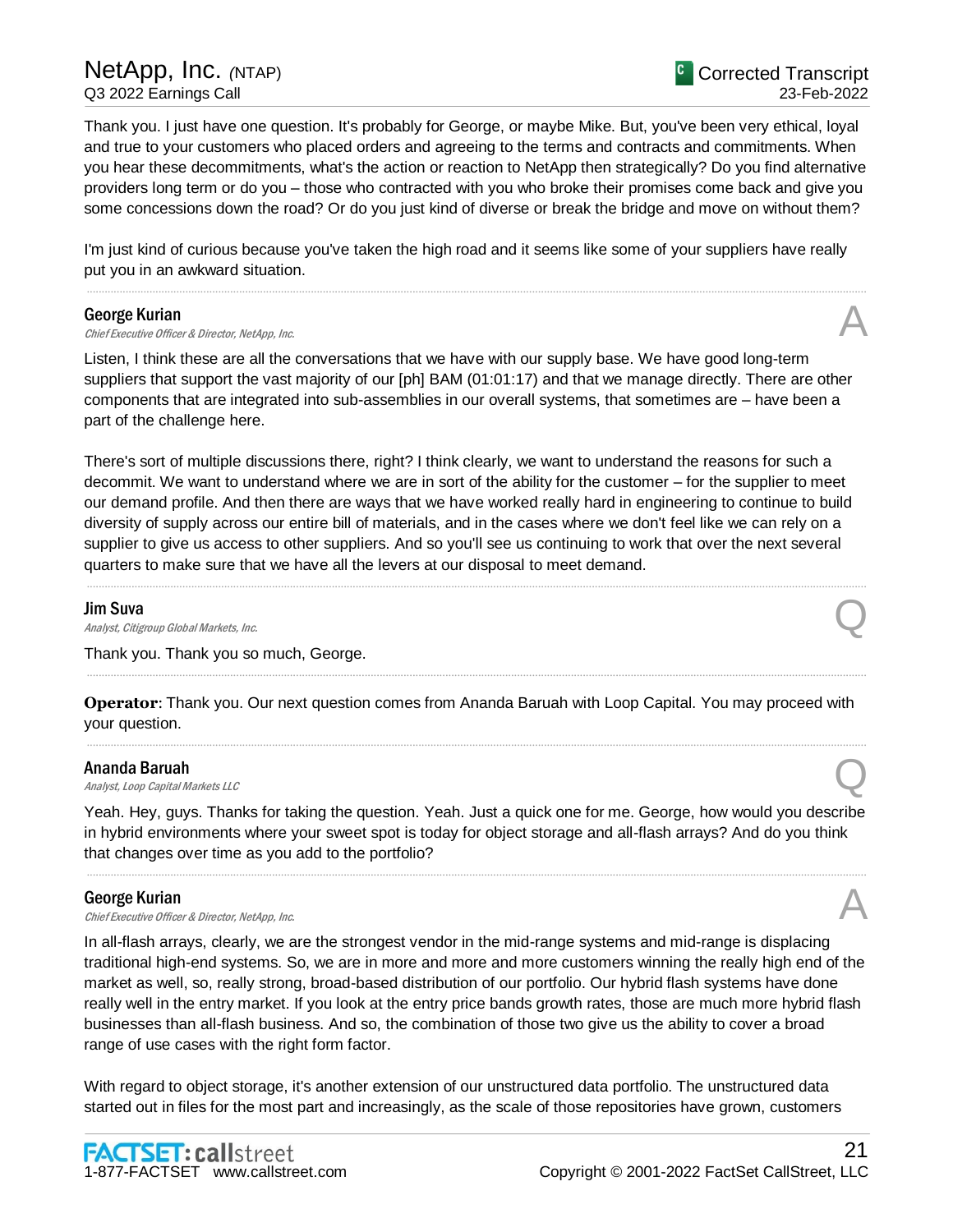have started to use object technology to allow for management and ease of administration. Our solutions have been really, really strong. I think we're focused on that market, we have a really good cost-effective, highly scalable, centrally managed object reposit – you know, solution and even in the object world, we have unique integrations with the Public Cloud that allows us to build a truly hybrid object environment, combining some parts of the environment being in customers' data centers, and some parts being in true Public Cloud under one policy framework.

.....................................................................................................................................................................................................................................................................

# Ananda Baruah

**Ananda Baruah**<br>Analyst, Loop Capital Markets LLC

That's super-helpful. I appreciate it. Thanks.

**Operator**: Thank you. Our next question comes from Amit Daryanani with Evercore. You may proceed with your question. .....................................................................................................................................................................................................................................................................

.....................................................................................................................................................................................................................................................................

# Amit Daryanani

**Amit Daryanani**<br>Analyst, Evercore Group LLC

Thanks for squeezing me in. I apologize if this has been asked already. The first one I had was on the Cloud ARR side. I think you talked about the gross margins being 71% better than corporate averages. Is there a way to think about at what point do we cross over and start to see operating margins in that business, that are in line to corporate averages potentially?

.....................................................................................................................................................................................................................................................................

# Michael J. Berry

Chief Financial Officer & Executive Vice President, NetApp, Inc.

Yeah. So, Amit, this is Mike. So, we go down in the segment reporting to gross margin, at this point, we don't have any plans to go down to operating margin. We'll continue to look at that, but we're going to report segment reporting revenue down to gross margin.

.....................................................................................................................................................................................................................................................................

# Amit Daryanani

Amit Daryanani<br>Analyst, Evercore Group LLC

Fair enough. And then, you know, on these component issues that you are – I think you and everyone has been going through these challenges now, as I think about maybe the April quarter headwinds, right, and you've talked about the gross margin issues, is there a way to think about how much of that is freight logistics versus component issues? And then is there any revenues you left on the table in April that you would call out or quantify for us?

.....................................................................................................................................................................................................................................................................

# Michael J. Berry

Chief Financial Officer & Executive Vice President, NetApp, Inc.

So, the majority of the headwinds are from components versus freight. Freight and logistics are there, but the components are a bigger piece of that and then we won't quantify what that was from a revenue perspective. What we'd say is that's all baked into the Q4 and full-year guidance that we gave.

# Amit Daryanani **Amit Daryanani**<br>Analyst, Evercore Group LLC

I guess, Mike, [indiscernible] (01:06:14) we should have conviction that we could pick up whatever revenue is left on the table in the July quarter as you are requalifying some of these products and these bottlenecks alleviate, right?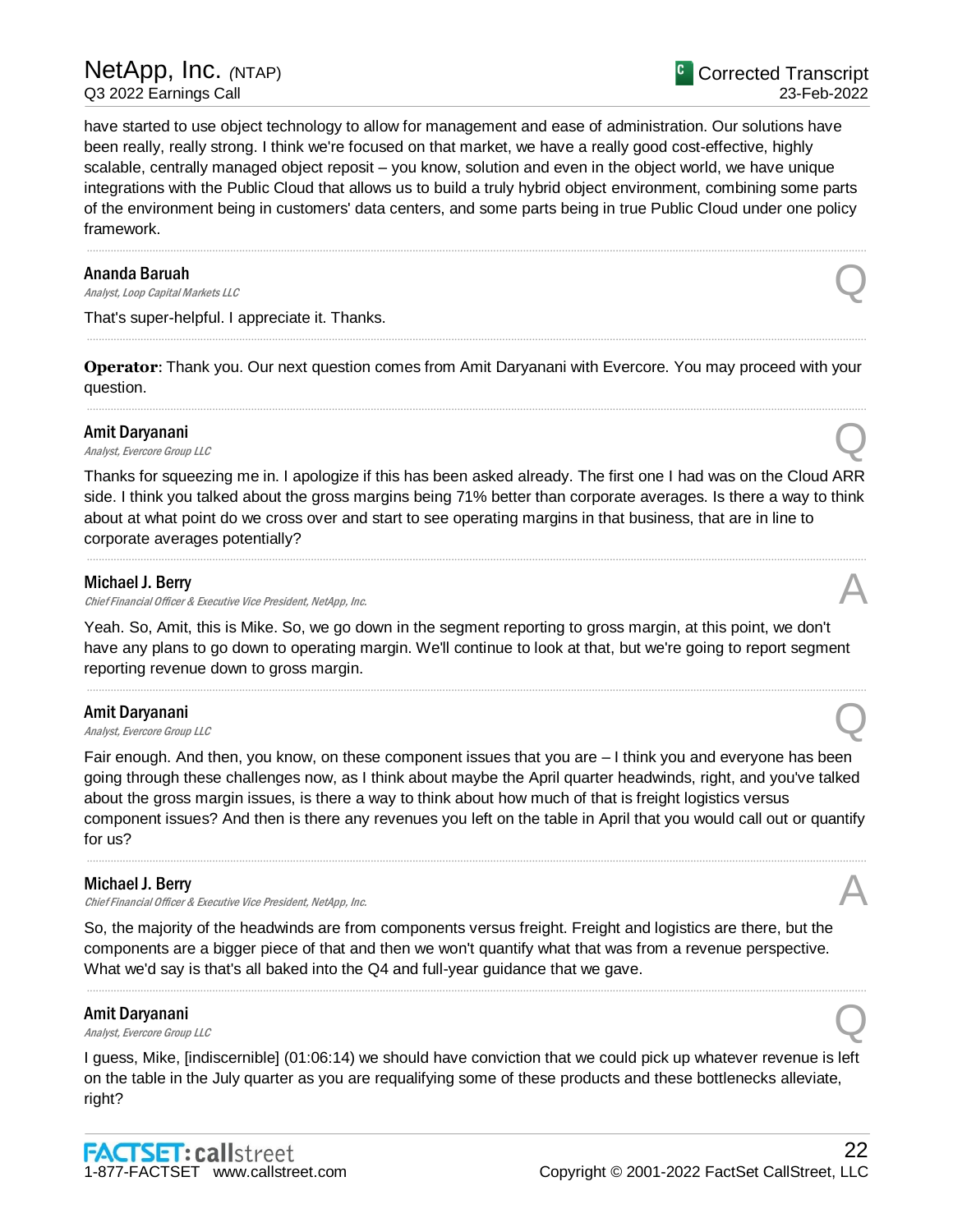#### Michael J. Berry

Chief Financial Officer & Executive Vice President, NetApp, Inc.

Yes. So there was a previous question on that. What we'd say is, to the extent that we have supply available and we're able to deliver those, and they could flow into Q1, we're not guiding Q1 yet. We'll do that at the end of Q4. But that is almost entirely dependent on the supply chain situation and mix matters here, it's super-important in terms of what is the mix and what are the components.

.....................................................................................................................................................................................................................................................................

.....................................................................................................................................................................................................................................................................

.....................................................................................................................................................................................................................................................................

.....................................................................................................................................................................................................................................................................

#### Amit Daryanani

Amit Daryanani<br>Analyst, Evercore Group LLC

Fair enough. Thank you very much.

#### Michael J. Berry

Chief Financial Officer & Executive Vice President, NetApp, Inc.

Thank you.

**Operator**: Thank you. Our last question comes from Louis Miscioscia with Daiwa. You may proceed with your question.

#### Louis Miscioscia

**Louis Miscioscia**<br>Analyst, Daiwa Capital Markets America, Inc.  $Q$ 

Okay. So, I've got four demand questions and two OpEx ones. So – but joking aside, when you look at what happened in calendar 2018 with a big hardware refresh cycle, I know you talked multiple times about demand is outpacing supply. But, just curious, because some of my CIO checks suggest that there is a replacement cycle coming on, maybe more in the back half of this year?

And then on top of that, some of my CIO checks also suggests that with some IT workers getting back to the office or just people getting back to the office, that's also some of the growth drivers. So, I know you did talk about a couple before, George, but maybe if you could extrapolate, if some of these are also contributing to hopefully a good demand year for you all this calendar year.

# George Kurian

**George Kurian**<br>Chief Executive Officer & Director, NetApp, Inc.  $\mathcal{A}$ 

Yes. Listen, I think you hit the points quite accurately. I think we see the improvement in the overall sort of return to work and the impact from Omicron sort of easing through the course of the year, all things remaining the same and we think that demand continues to be really solid, steady and broad based. And so, we're excited about the year ahead.

We're certainly not guiding next fiscal. We'll guide it when we guide it. But, as I said in my remarks, we feel very, very good about the demand picture, and we're working hard to meet it with as much supply as we can get.

.....................................................................................................................................................................................................................................................................

.....................................................................................................................................................................................................................................................................

#### Louis Miscioscia

**Louis Miscioscia**<br>Analyst, Daiwa Capital Markets America, Inc.  $Q$ 

Okay. Thanks. Good luck on the New Year.